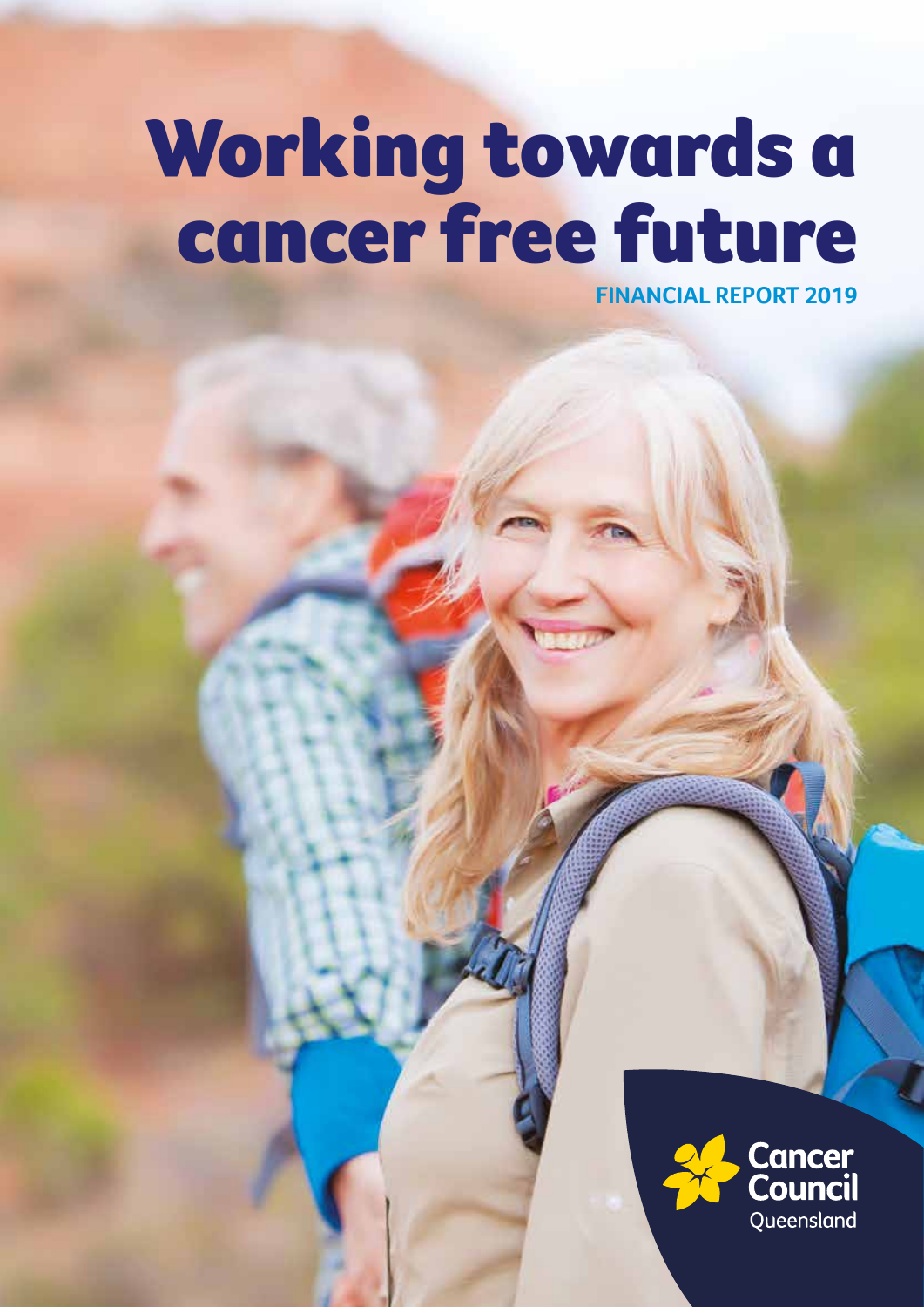#### **Summary**

The total revenue for the financial year ended 31 December 2019 was \$30,587,764. In the same period, total expenditure was \$29,273,900 leaving a surplus of \$1,313,864. Cancer Council Queensland (CCQ) also received other income from a gain on disposal of assets of \$33,372 and a gain in the fair value of its managed fund of \$1,120,584, resulting in a reported operating surplus of \$2,467,819.

#### **INCOME**

Total revenue was \$30,587,764 down -\$7,520,483 on 2018 reflecting decreases over last year on bequests -\$6,923,307, Interest and dividends -\$94,778, Retail income -\$221,486, accommodation income -\$439,408 and other revenue -\$1,282,205 off-set by an increase in fundraising (excluding bequests) of \$810,701.

#### **Fundraising (excluding bequests)**

Fundraising income (excluding bequests) was \$14,937,585. This was an increase of \$810,701 on 2018 due to higher major gift, direct mail and regular giving income (+\$623,227) and higher event income (+\$187,474).

#### **Bequests**

Bequests income was \$6,743,025. This was a decrease of \$6,293,307 on 2018. Bequests are very important to CCQ's ability to fund the level of cancer services and research it currently delivers each year. It is, however, difficult to predict the value of bequests in any given year. The average value of bequests over the last 10 years has been approximately \$9m per annum or close to a third of CCQ's total income. In 2018 bequests were well above average at \$13m and they were below average in 2019.

#### **Interest and Dividends**

Dividend and interest payments were lower as a result of lower dividends, lower interest rates and lower average cash balances.

#### **Retail Income**

Retail income was lower due to lower sales from physical stores and lower royalties. Online income was higher.

#### **Accommodation Income**

Accommodation income was lower due mainly to Olive McMahon lodge in Toowoomba being closed for renovations in the second half of the year and 18 rooms were offline for a six- month period at Charles Wantsall lodge in Brisbane, whilst being renovated.

#### **Other revenue**

Revenue for managing the Queensland Cancer Registry was reduced by \$1.3m due to the ending of that contract in 2018.



#### **EXPENDITURE**

Total expenditure was down by \$316,064 on 2018.

Research expenditure was down by \$263,486 due to efficiency savings made in the Internally run Viertel Research Centre.

Fundraising expenditure was down by \$70,223, Community Services expenditure was down by \$205,254 (which had increased by \$727,358 in 2018), Partnership and engagement expenditure was down by \$71,746, retail expenses increased by \$62,039 administration and depreciation expenses increased by \$232,606. There was a higher depreciation expense reported in 2019 due to the adoption of the new standard AASB16 on accounting for leases.

#### **The main sources of revenue were:**

#### **For the 12 months ended 31 December 2019**

# Finance Report

|                                              | 2019   | 2018   |
|----------------------------------------------|--------|--------|
|                                              | \$'000 | \$'000 |
| Fundraising (excluding bequests)             | 14,938 | 14,127 |
| Bequests                                     | 6,743  | 13,036 |
| <b>Total Fundraising Revenue</b>             | 21,681 | 27,163 |
| Retail revenue                               | 1,358  | 1,579  |
| Investment income                            | 2,207  | 2,302  |
| Accommodation lodge income                   | 1,741  | 2,181  |
| Grants and other income                      | 3,601  | 4,883  |
| Total other revenue                          | 8,907  | 10,945 |
| <b>Total Revenue</b>                         | 30,588 | 38,108 |
| The main areas of expenditure were:          |        |        |
|                                              | 2019   | 2018   |
|                                              | \$'000 | \$'000 |
| Fundraising expenses                         | 8,081  | 8,152  |
| Retail expenses                              | 806    | 744    |
| Administration and depreciation              | 1,394  | 1,161  |
| Accommodation lodge expenses                 | 1,452  | 1,351  |
| Research                                     | 8,673  | 8,936  |
| Partnership and engagement                   | 1,649  | 1,721  |
| Community services and support               | 7,219  | 7,525  |
| <b>Total expenses</b>                        | 29,274 | 29,590 |
| Surplus before other income                  | 1,314  | 8,518  |
| Net gain/(loss) on disposals                 | 33     | 11     |
| Change in the fair value of<br>managed funds | 1,121  | (743)  |
| <b>Total Other Income</b>                    | 1,154  | (732)  |
| <b>Net Operating Result</b>                  | 2,468  | 7,786  |

### Our mission

To reduce the burden of cancer.

### Our commitment

To improve the quality of life of Queenslanders living with cancer.

### Our values

We support the cancer community with integrity, agility and a deep sense of belonging.

## Every minute, every hour, every day, we're working towards our vision of a cancer free future.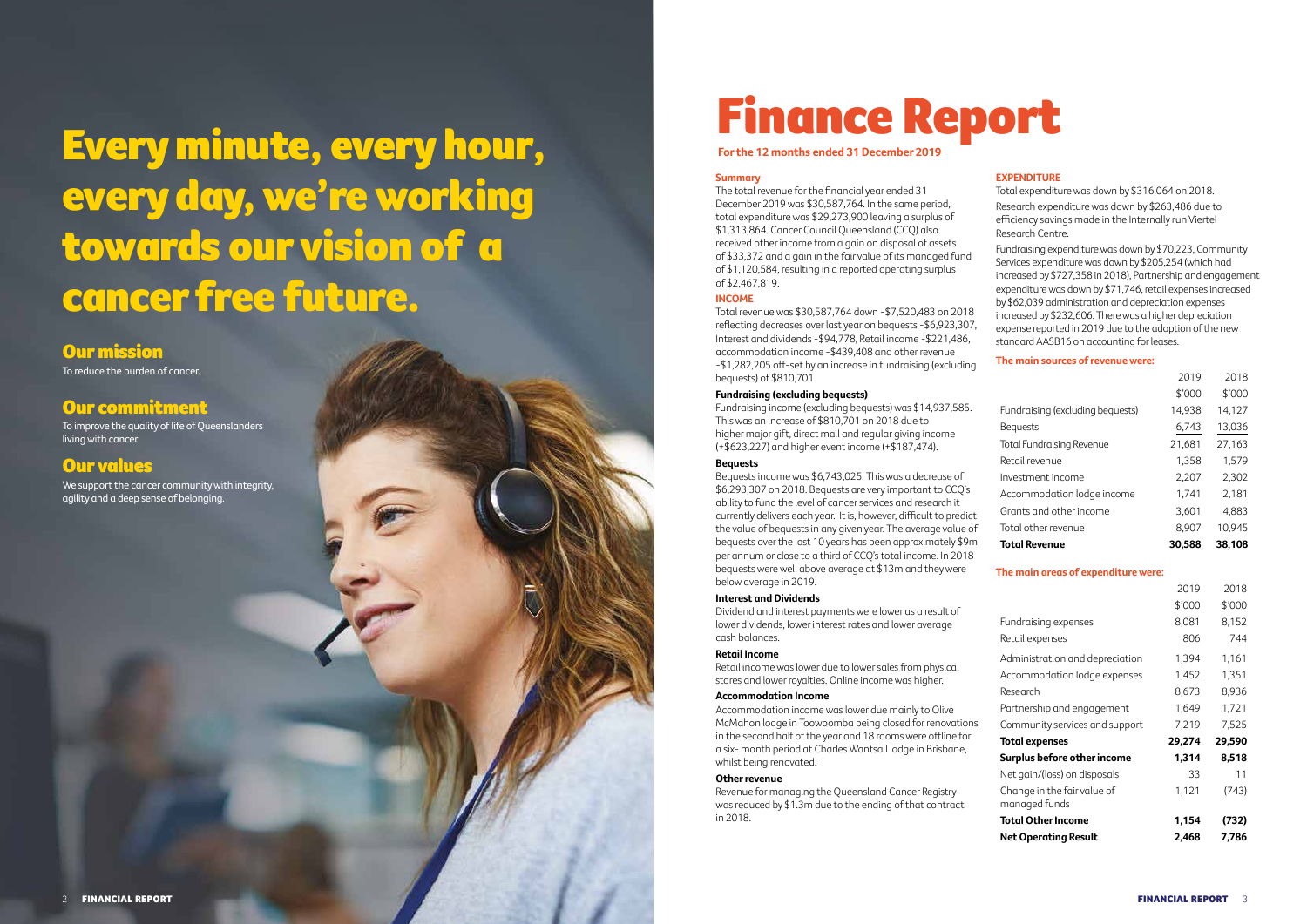### *Statement of profit or loss and other comprehensive income*

#### **For The Year Ended 31 December 2019**

#### **Revenue**

|                                                                    |                | 2019          | 2018<br>\$    |
|--------------------------------------------------------------------|----------------|---------------|---------------|
| <b>Revenue</b>                                                     |                |               |               |
| Revenue                                                            | $\overline{2}$ | 30,587,764    | 38,108,247    |
| Other income/(losses)                                              | $\overline{2}$ | 1,153,956     | (732, 143)    |
| <b>Expenses</b>                                                    |                |               |               |
| Fundraising expenses                                               | 3              | (8,081,428)   | (8, 151, 650) |
| Retail expenses                                                    | 3              | (806, 292)    | (744, 253)    |
| Depreciation and amortisation expenses                             | 3              | (1, 151, 966) | (783, 351)    |
| Administration expenses                                            | 3              | (242, 256)    | (378, 264)    |
| Partnership & engagement                                           | 3              | (1,648,934)   | (1,720,680)   |
| Community services and public health expenses                      | 3              | (7,218,818)   | (7,524,998)   |
| Accommodation lodge expenses                                       | 3              | (1,451,650)   | (1,350,724)   |
| Research expenses                                                  | 3              | (8,672,559)   | (8,936,045)   |
| Surplus before income tax expense                                  |                | 2,467,819     | 7,786,138     |
| Income tax expense                                                 | 1(d)           |               |               |
| Surplus for the year                                               |                | 2,467,819     | 7,786,138     |
| <b>Other Comprehensive Income</b>                                  |                |               |               |
| Items that will not subsequently be reclassified to profit or loss |                |               |               |
| Change in fair value of land and buildings                         |                |               | 449,277       |
| Change in fair value of financial assets                           |                | 2,721,227     | (1,864,975)   |
| Other Comprehensive Income for the year                            |                | 2,721,227     | (1,415,698)   |
| <b>Total Comprehensive Income</b>                                  |                | 5,189,046     | 6,370,440     |

#### **Expenses**

#### Surplus for the year

#### **Total Comprehensive Income**

#### **Other Comprehensive Income**





#### **Revenue by Source**

#### **Expenditure by Area**

financial conditions for the 2020 financial year, a number of different financial scenarios have been modelled and it is clear that it will have a material adverse effect on CCQ's operations and financial results and condition for the 2020 financial year.

As at 31 December 2019, CCQ had reserves totalling over \$63 million. These reserves, along with other measures being taken by our management team and the assistance to be provided by federal government through the JobKeeper assistance package, give us confidence in CCQ's financial stability and its ability to continue its important work in the community.

CCQ has continued to provide support to Queenslanders impacted by cancer through these uncertain times. The majority of our services are continuing.

The 13 11 20 Information and Support line continues to provide both telephone and email support during the COVID-19 pandemic. Services including Transport to Treatment, lodge accommodation and transport are operating with minor changes to ensure social distancing guidelines are maintained.

The counselling service has temporarily ceased face-to-face counselling in line with government advice, however the telephone counselling service has continued.

Pal Assist continue to provide telephone and text-based support to those with a lifetime limiting illness.

All face-to-face wig appointments, peer support and community programs have ceased until further notice. However, Queenslanders can request headwear, such as turbans and fringes to be sent out by post.

CCQ is also continuing all of its research during this period including its commitments to external research grants.

#### **CCQ Employees and Volunteers**

CCQ benefits immensely from its dedicated and multi-skilled employees, who draw from a broad range of professional experiences that are applicable to the many duties and activities in which they are individually involved. It is a privilege to acknowledge their contribution and thank them for their continued efforts throughout the year.

The efforts of CCQ's employees are enhanced by the contribution of a vast network of registered volunteers and supporters who generously commit their time to our work.

Without their contribution we would be unable to continue research and provide cancer-related services to the Queensland community. We recognise with abiding gratitude the contribution of all of our volunteers.

I thank the members of the Finance, Audit and Risk Management Committee for 2019 – Mr Andrew Arkell, Mr Robert Gregg, Ms Penny Shield, Dr Louise Kelly, Mr Ian Rodin and Ms Tricia Schmidt – and our professional advisors for their wise guidance and counsel. Their knowledge and experience in matters of business and commerce is invaluable to the continued maintenance of CCQ's financial position. In particular I would like to thank retiring member and CCQ Chair Mr Andrew Arkell for his invaluable contribution over many years.

#### **Steve Wiltshire**

Chair Finance, Audit and Risk Management Committee

Full financial details for the year ending 31 December 2019 have been reported in the Financial Statements on pages 5 to 31. These financial statements have been independently audited and the Auditor's Report is included in the statements. The 2019 result reflects another strong financial performance by CCQ whilst it maintained all of its cancer services and commitments to research. We express our sincere appreciation to all our supporters for their continuing contribution.

#### **Events arising since the end of the reporting period**

On 31 January 2020 the World Health Organisation announced a global health emergency because of a new strain of coronavirus (COVID-19) and on 11 March 2020 classified the COVID-19 outbreak as a pandemic.

As a result of social distancing measures brought in by the Australian Government in response to COVID-19, subsequent to year end CCQ has had to cancel or postpone a number of its fundraising activities and close its physical retail outlets. It is not known when these activities and operations will resume.

COVID-19 has also led to a significant downturn in financial markets subsequent to year end. This has resulted in a 15% decrease in the value of CCQ's investments at the date of the signing of the accounts (28 April 2020). The full impact of COVID-19 continues to evolve at the date of this report. Although CCQ is not able to fully estimate the effects of the COVID-19 outbreak on its results of operations and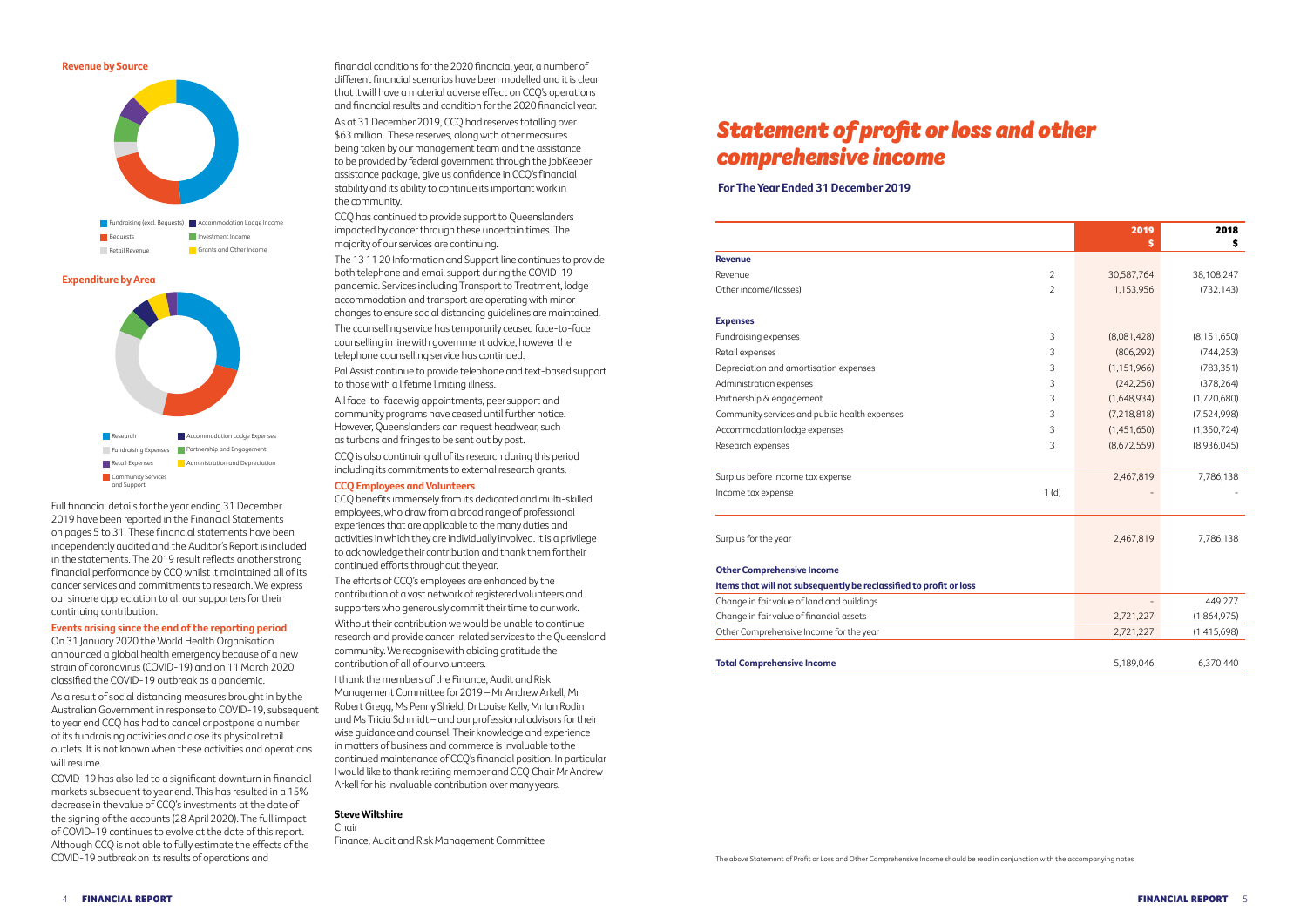### *Statement of financial position*

#### **As at 31 December 2019**

|                                    |    | 2019       | 2018       |
|------------------------------------|----|------------|------------|
|                                    |    | \$         | \$         |
| <b>Current assets</b>              |    |            |            |
| Cash and cash equivalents          | 5  | 1,400,885  | 1,561,959  |
| Trade and other receivables        | 6  | 1,013,219  | 1,692,051  |
| Inventories                        | 7  | 270,005    | 295,900    |
| Financial assets                   | 8  | 6,552,548  | 10,141,164 |
| Other current assets               | 9  | 254,763    | 149,196    |
| Total current assets               |    | 9,491,420  | 13,840,270 |
| <b>Non-current Assets</b>          |    |            |            |
| Financial assets                   | 8  | 30,979,856 | 25,185,318 |
| Property, plant and equipment      | 10 | 31,025,632 | 28,147,490 |
| Right-of-use assets                | 11 | 476,300    |            |
| Intangible assets                  | 12 |            | 19,205     |
| Total non-current assets           |    | 62,481,788 | 53,352,013 |
| <b>Total assets</b>                |    | 71,973,208 | 67,192,283 |
| <b>Current liabilities</b>         |    |            |            |
| Trade and other payables           | 13 | 3,611,647  | 4,321,102  |
| Short-term unpaid grants           | 14 | 1,700,000  | 2,973,787  |
| Provisions                         | 15 | 643,480    | 609,166    |
| Lease liabilities                  | 21 | 252,735    |            |
| Total current liabilities          |    | 6,207,862  | 7,904,055  |
| <b>Non-current liabilities</b>     |    |            |            |
| Lease liabilities                  | 21 | 223,565    |            |
| Long-term unpaid grants            | 14 | 2,100,000  | 1,000,000  |
| Provisions                         | 15 | 187,653    | 223,146    |
| Total non-current liabilities      |    | 2,511,218  | 1,223,146  |
|                                    |    |            |            |
| <b>Total liabilities</b>           |    | 8,719,080  | 9,127,201  |
| <b>Net assets</b>                  |    | 63,254,128 | 58,065,082 |
| <b>EQUITY</b>                      |    |            |            |
| Marylyn and John Mayo Reserve Fund | 17 | 5,182,701  | 4,530,588  |
| Reserves                           | 17 | 8,812,380  | 6,394,104  |
| Accumulated surplus                |    | 49,259,046 | 47,140,390 |
| <b>Total equity</b>                |    | 63,254,128 | 58,065,082 |

The above Statement of Financial Position should be read in conjunction with the accompanying notes

*Statement of changes in equity*



|                                                  | <b>Asset</b><br><b>Revaluation</b><br><b>Reserve</b><br>S | <b>Financial Assets</b><br><b>Revaluation</b><br><b>Reserve</b><br>\$ | <b>Subtotal</b> | <b>Marylyn and</b><br><b>John Mayo</b><br><b>Reserve</b><br>\$ | <b>Accumulated</b><br><b>Surplus</b><br>\$ | <b>Total</b><br>S |
|--------------------------------------------------|-----------------------------------------------------------|-----------------------------------------------------------------------|-----------------|----------------------------------------------------------------|--------------------------------------------|-------------------|
| <b>Balance at</b><br>1 January 2018              | 4,073,418                                                 | 5,584,123                                                             | 9,657,541       | 3,765,258                                                      | 38,271,842                                 | 51,694,641        |
| Surplus for the year after<br>income tax         |                                                           |                                                                       |                 |                                                                | 7,786,138                                  | 7,786,138         |
| Other comprehensive<br>income                    | 449,277                                                   | (1,661,692)                                                           | (1, 212, 414)   | (203, 283)                                                     |                                            | (1,415,698)       |
| Transfer of Mayo income<br>to reserve            |                                                           |                                                                       |                 | 968,613                                                        | (968, 613)                                 |                   |
| Transfer of net gain on<br>financial assets sold |                                                           | (2,051,023)                                                           | (2,051,023)     |                                                                | 2,051,023                                  |                   |
| <b>Balance at</b><br><b>31 December 2018</b>     | 4,522,696                                                 | 1,871,408                                                             | 6,394,104       | 4,530,588                                                      | 47,140,390                                 | 58,065,081        |
| Surplus for the year after<br>income tax         |                                                           |                                                                       |                 |                                                                | 2,467,819                                  | 2,467,819         |
| Other comprehensive<br>income                    |                                                           | 2,389,910                                                             | 2,389,910       | 331,317                                                        |                                            | 2,721,227         |
| Transfer of Mayo income<br>to reserve            |                                                           |                                                                       |                 | 320,797                                                        | (320, 797)                                 |                   |
| Transfer of net gain on<br>financial assets sold |                                                           | 28,366                                                                | 28,366          |                                                                | (28, 366)                                  |                   |
| <b>Balance at</b><br><b>31 December 2019</b>     | 4,522,696                                                 | 4,289,684                                                             | 8,812,381       | 5,182,701                                                      | 49,259,046                                 | 63,254,128        |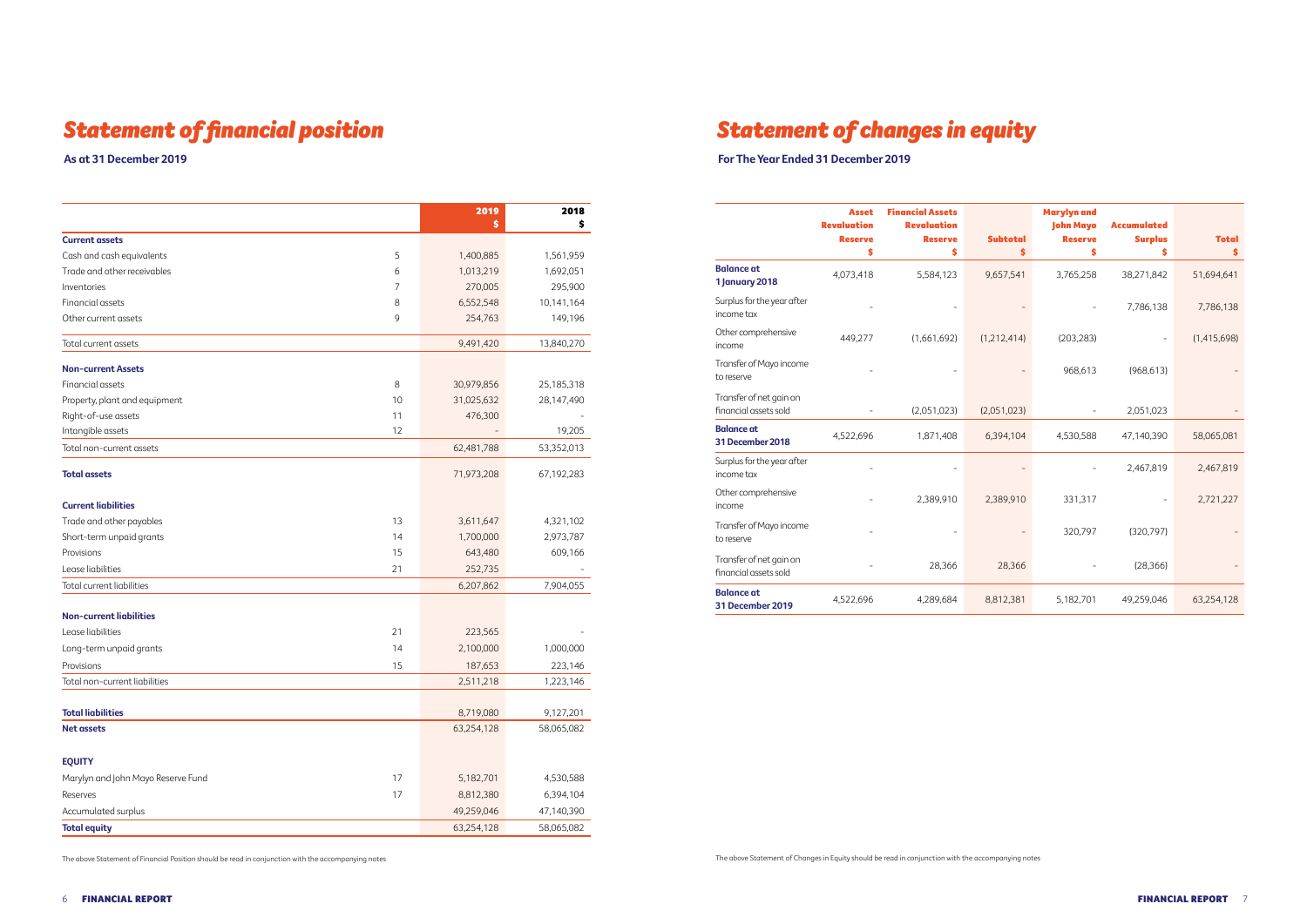The above Statement of Cash Flows should be read in conjunction with the accompanying notes

### *Statement of cash flows*

#### **For The Year Ended 31 December 2019**

|                                                        |       | 2019           | 2018          |
|--------------------------------------------------------|-------|----------------|---------------|
|                                                        |       |                | \$            |
| <b>Cash flows from operating activities</b>            |       |                |               |
| Receipts from customers and fundraising                |       | 30,415,533     | 32,036,140    |
| Interest received                                      |       | 152,150        | 317,252       |
| Dividends received                                     |       | 2,019,157      | 2,035,220     |
| Payments to suppliers and employees                    |       | (30, 441, 148) | (30,689,214)  |
| Net cash inflow from operating activities              | 22(b) | 2,145,692      | 3,699,397     |
| <b>Cash flows from investing activities</b>            |       |                |               |
| Payments for property, plant and equipment             |       | (3,729,897)    | (1,571,602)   |
| Proceeds from sale of property, plant and equipment    |       | 74,597         | 129,856       |
| Reinvestment of dividends                              |       | (1,030,544)    | (1,020,784)   |
| Proceeds from sale of / (payment for) financial assets |       | 2,708,398      | (2,690,276)   |
| Net cash outflow from investing activities             |       | (1, 977, 448)  | (5, 152, 806) |
| <b>Cash flows from financing activities</b>            |       |                |               |
| Payments for principle portion of lease liabilities    |       | (329, 318)     |               |
| Net cash outflow from financing activities             |       | (329, 318)     |               |
| Net decrease in cash and cash equivalents              |       | (161, 074)     | (1,453,408)   |
| Cash and cash equivalents at beginning of the year     |       | 1,561,959      | 3,015,367     |
| Cash and cash equivalents at end of the year           | 22(a) | 1,400,885      | 1,561,959     |

#### NOTE 1

#### **CORPORATE INFORMATION AND SUMMARY OF SIGNIFICANT ACCOUNTING POLICIES**

#### **CORPORATE INFORMATION**

The financial statements of Cancer Council Queensland (the Company) for the year ended 31 December 2019 were authorised for issue in accordance with a resolution of the directors on 28 April 2020 and cover Cancer Council Queensland as an individual entity as required by the *Australian Charities and Not-for-profits Commission Act 2012.* 

The financial statements are presented in Australian currency.

Cancer Council Queensland is a company limited by guarantee incorporated in Australia. The address of the registered office and principal place of business is 553 Gregory Terrace, Fortitude Valley, QLD 4006.

Cancer Council Queensland is a not-for-profit entity for financial reporting purposes.

#### **SUMMARY OF SIGNIFICANT ACCOUNTING POLICIES (a) Basis of Preparation**

The financial statements are general purpose financial statements which have been prepared in accordance with Australian Accounting Standards – Reduced Disclosure Requirements per AASB 1053: Application of Tiers of Australian Accounting Standards and the Australian Charities and Not-for-profits Commission Act 2012.

The financial statements may not fully comply with International Financial Reporting Standards (IFRS) as issued by the International Accounting Standards Board, due to the inclusion of specific not-for-profit paragraphs in Australian Accounting Standards.

#### **Historical cost convention**

The financial statements have also been prepared on a historical cost basis, except for land and buildings and investments, which are valued at fair value.

#### **Critical accounting estimates**

The preparation of the financial statements requires the use of certain critical accounting estimates. It also requires management to exercise its judgement in the process of applying the Company's accounting policies. The areas involving a higher degree of judgement or complexity, or areas where assumptions and estimates are significant to the financial statements, are disclosed in note 1(t).

#### **Going concern**

The financial report has been prepared on a going concern basis which contemplates the continuity of normal business conditions and the realisation of assets and discharge of liabilities in the ordinary course of business.

Subsequent to year end Cancer Council Queensland has cancelled a number of fundraising events as a result COVID-19. It is uncertain when Cancer Council Queensland will be able to recommence these operations. Refer to note 25 for further detail.



The directors consider it appropriate to prepare the financial statements on a going concern basis at 31 December 2019 after taking into consideration that Cancer Council Queensland has sufficient capital to maintain its operations for the foreseeable future.

The principal accounting policies adopted in the preparation of the financial statements are set out here within. These policies have been consistently applied to all the years presented, except for the changed accounting policies stated below.

#### **(b) New and amended standards and interpretations adopted**

Cancer Council Queensland has adopted all of the new or amended Accounting Standards and Interpretations issued by the Australian Accounting Standards Board (AASB) that are mandatory for the current reporting period.

Any new or amended Accounting Standards or Interpretations that are not yet mandatory have not been early adopted. There are no other new interpretations expected to have any significant impact on the Company's financial report that are issued and not yet applicable.

The following Accounting Standards and Interpretations have been adopted by Cancer Council Queensland for the reporting period ended 31 December 2019:

#### **AASB 15 Revenue from Contracts with Customers**

This standard was adopted from 1 January 2019. AASB 15 establishes a comprehensive five-step framework for recognising revenue. AASB 15 applies to all revenue arising from contracts with customers, unless those contracts are in the scope of other standards. Under AASB 15, revenue is recognised when a performance obligation has been satisfied at an amount that reflects the consideration to which an entity expects to be entitled in exchange for transferring goods or services to a customer. The standard requires entities to exercise judgment, taking into consideration all the relevant facts and circumstances when applying each step of the model to contracts with their customers.

The standard introduced a new contract-based revenue recognition model with a measurement approach that is based on an allocation of the transaction price. This is described further in the accounting policies below. Contracts with customers are presented in the statement of financial position as a contract liability, a contract asset, or a receivable, depending on the relationship between the entity's performance and the customer's payment. Customer acquisition costs and costs to fulfil a contract can, subject to certain criteria, be capitalised as an asset and amortised over the contract period.

#### **Impact of AASB 15 adoption**

AASB 15 was adopted using the modified retrospective approach and as such comparatives have not been restated. In accordance with the transitional guidance,

### *Notes to the financial statements*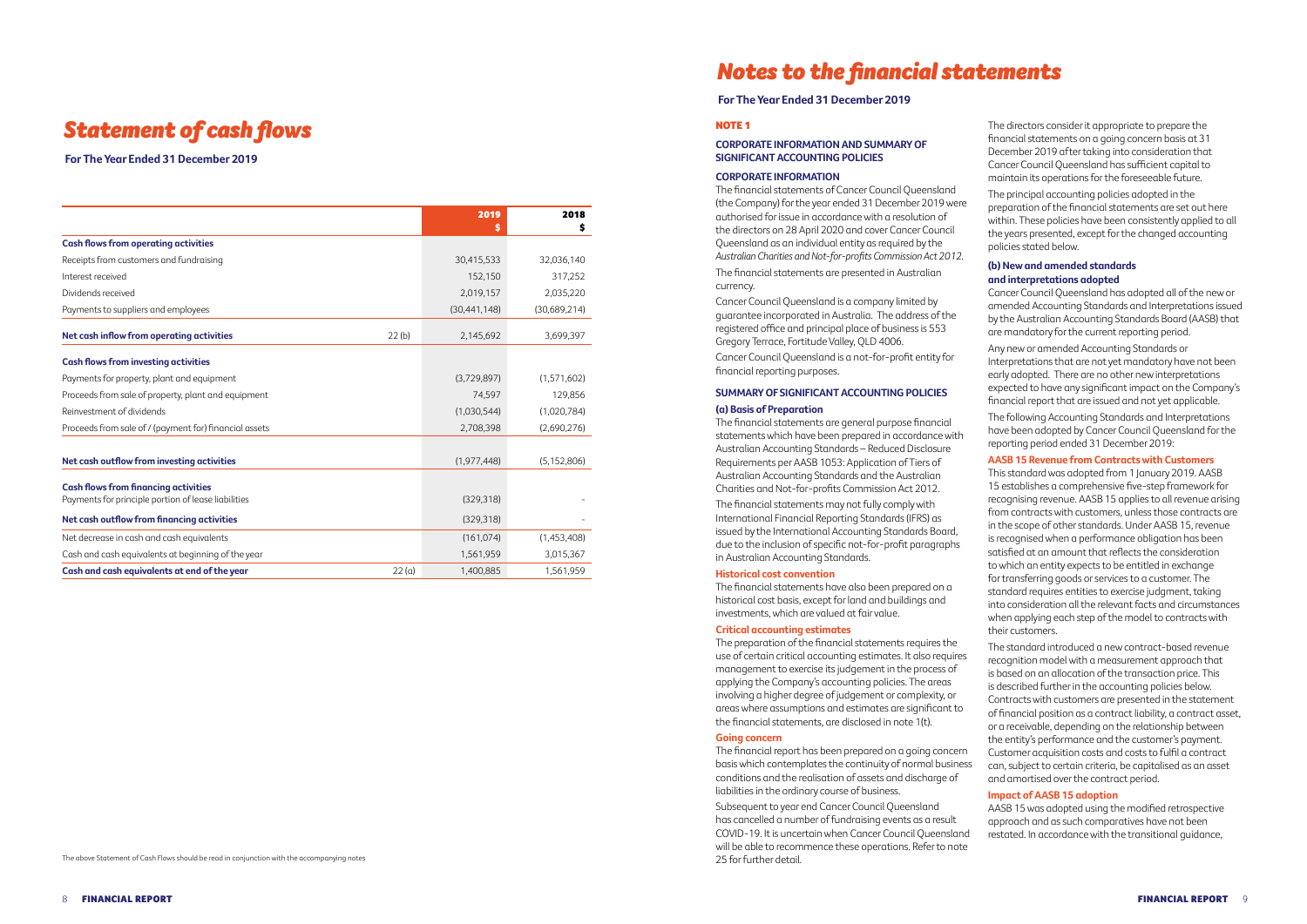AASB 15 has been applied to contracts that are incomplete as at 1 January 2019. The adoption of AASB 15 had no material impact on the amounts recognised in the financial statements.

#### **AASB 1058 Income of Not-for-Profit Entities**

The company has adopted AASB 1058 from 1 January 2019. The standard replaces AASB 1004

'Contributions' in respect to income recognition requirements for not-for-profit entities. The timing of income recognition under AASB 1058 is dependent upon whether the transaction gives rise to a liability or other performance obligation at the time of receipt. Income under the standard is recognised where: an asset is received in a transaction, such as by way of grant, bequest or donation; there has either been no consideration transferred, or the consideration paid is significantly less than the asset's fair value; and where the intention is to principally enable the entity to further its objectives.

For transfers of financial assets to the entity which enable it to acquire or construct a recognisable non-financial asset, the entity must recognise a liability amounting to the excess of the fair value of the transfer received over any related amounts recognised. Related amounts recognised may relate to contributions by owners, AASB 15 revenue or contract liability recognised, lease liabilities in accordance with AASB 16, financial instruments in accordance with AASB 9, or provisions in accordance with AASB 137. The liability is brought to account as income over the period in which the entity satisfies its performance obligation.

If the transaction does not enable the entity to acquire or construct a recognisable non-financial asset to be controlled by the entity, then any excess of the initial carrying amount of the recognised asset over the related amounts is recognised as income immediately.

#### **Impact of AASB 1058 adoption**

AASB 1058 were adopted using the modified retrospective approach and as such comparatives have not been restated. The adoption of AASB 1058 had no material impact on the financial statements.

#### **AASB 16 Leases**

This standard has been adopted from 1 January 2019. The standard replaces AASB 117 'Leases' and for lessees eliminates the classifications of operating leases and finance leases. Except for short-term leases and leases of low-value assets, right-of-use assets and corresponding lease liabilities are recognised in the statement of financial position.

AASB 16 was adopted using the modified retrospective approach and as such the comparatives have not been restated. The company elected to measure right-of-use asset at the date of initial application at an amount equal to the lease liability adjusted for any prepaid or accrued lease payments that existed at the date of transition. Therefore, there was no impact on opening accumulated surplus at the date of initial application at 1 January 2019. The reclassifications and the adjustments arising from the new leasing rules are therefore recognised in the opening statement of financial position on 1 January 2019.

#### **Impact of AASB 16 adoption**

As a lessee, the Company previously classified leases as operating or finance leases based on its assessment of whether the lease transferred substantially all of the risks and rewards of ownership. Under AASB 16, the Company recognises right-of-use assets and lease liabilities for most leases. However, the Company has elected not to recognise right-of-use assets and lease liabilities for some leases of low value assets based on the value of the underlying asset when new or for short-term leases with a lease term of 12 months or less.

On adoption of AASB 16, the Company recognised rightof-use assets and lease liabilities in relation to property leases which had previously been classified as operating leases. The lease liabilities were discounted using the Company's incremental borrowing rate as at 1 January 2019. The company's incremental borrowing rate is the rate at which a similar borrowing could be obtained from an independent creditor under comparable terms and conditions. The weighted-average rate applied was 8.39%. In applying AASB 16 for the first time, the Company has used the following practical expedients permitted by the standard:

- Applied a single discount rate to a portfolio of leases with reasonably similar characteristics;
- Reliance on previous assessments on whether leases are onerous as opposed to preparing an impairment review under IAS 36 as at the date of initial application; and
- Applied the exemption not to recognise right-of-use assets and liabilities for leases with less than 12 months of lease term remaining as of the date of initial application.

The following table presents the impact of adopting AASB 16 on the statement of financial position as at 1 January 2019:

#### **The main sources of revenue were:**

| Statement of<br><b>Financial Position</b><br>(extract) | Amounts<br>under<br><b>AASB 117</b> | Adjustments | Amounts<br>under<br>AASB <sub>16</sub> |
|--------------------------------------------------------|-------------------------------------|-------------|----------------------------------------|
| <b>Non-current assets</b><br>Right-of-use assets       |                                     | 768.718     | 768.718                                |
| <b>Current liabilities</b><br>Lease liabilities        |                                     | 276.795     | 276.795                                |
| Non-current<br>liabilities<br>Lease liabilities        |                                     | 491.923     | 491.923                                |
| <b>Total Liabilities</b>                               |                                     | 768,718     | 768,718                                |
| Net effect in<br>retained earnings                     |                                     |             |                                        |

Right-of-use assets relates to property leases of \$768,718 which were recognised and presented separately in the statement of financial position.

#### **(c) Revenue Recognition Accounting policy applicable from 1 January 2019**

#### **Revenue from contracts with customers**

Revenue is recognised at an amount that reflects the consideration to which the Company is expected to be entitled in exchange for transferring goods or services to a customer. For each contract with a customer, the Company: identifies the contract with a customer; identifies the performance obligations in the contract; determines the transaction price which takes into account estimates of variable consideration and the time value of money; allocates the transaction price to the separate performance obligations on the basis of the relative stand-alone selling price of each distinct good or service to be delivered; and recognises revenue when or as each performance obligation is satisfied in a manner that depicts the transfer to the customer of the goods or services promised.

#### **Sale of Goods**

Revenue from sale of goods is recognised at the point in time when the customer obtains control of the goods, which is generally at the time of the delivery.

#### **Rendering of Services**

Revenue from Cancer Council Queensland services is recognised over time as the services are rendered.

#### **Fundraising and Bequests**

Revenue from fundraising, including donations and bequests, is recognised when received or receivable.

#### **Interest**

Interest income is recognised as interest accrues using the effective interest method. The effective interest method uses the effective interest rate which is the rate that exactly discounts the estimated future cash receipts over the expected life of the financial asset.

#### **Dividends**

Dividends are recognised as revenue when the Company's right to receive payment is established.

#### **Rental Income**

Rental income on investment properties is accounted for on a straight-line basis over the lease term. Contingent rentals are recognised as income in the periods when they are earned.

#### **Grants**

Revenue from government grants received under enforceable agreements, where there are sufficiently specific performance obligations imposed, is deferred until the obligations are satisfied. If the performance obligations are not sufficiently specific, revenue will be recognised upon receipt.

Capital grants are recognised as income when (or as) it satisfies its obligations under the transfer. Capital grants are types of grants where the Company receives a financial asset to acquire or construct a non-financial asset to identified specifications; retains control of the nonfinancial asset (i.e. for its own use); and the transaction is enforceable.

#### **Other revenue**

Other revenue is recognised when it is received or when the right to receive payment is established.

#### **Volunteer services**

The company has elected not to recognise volunteer services as either revenue or other form of contribution received. As such, any related consumption or capitalisation of such resources received is also not recognised.

All revenue is stated net of the amount of goods and services tax (GST).

#### **Revenue recognition policy applicable until 31 December 2018**

Revenue is recognised at the fair value of consideration received or receivable. Amounts disclosed as revenue are net of returns, trade allowances and duties and taxes paid. The following specific recognition criteria must also be met before revenue is recognised:

#### **Sale of Goods**

Revenue from sale of goods is recognised when the significant risks and rewards of ownership have passed to the buyer and can be reliably measured. Risks and rewards are considered passed to buyer when goods have been delivered to the customer.

#### **Rendering of Services**

Revenue from Cancer Council Queensland services is recognised when the service is provided.

#### **Fundraising and Bequests**

Revenue from fundraising, including bequests, is recognised when received.

#### **Interest**

Interest income is recognised as interest accrues using the effective interest method. The effective interest method uses the effective interest rate which is the rate that exactly discounts the estimated future cash receipts over the expected life of the financial asset.

#### **Dividends**

Dividends are recognised as revenue when the Company's right to receive payment is established.

#### **Rental Income**

Rental income on investment properties is accounted for on a straight-line basis over the lease term. Contingent rentals are recognised as income in the periods when they are earned.

#### **Government Grants**

Grants from the government are recognised at their fair value where there is reasonable assurance that the grant will be received and the Company will comply with all the attached conditions. Government grants relating to the purchase of property, plant and equipment are recognised when the grant has been received and the Company complies with all the attached conditions.

#### **Other revenue**

Other revenue is recognised when it is received or when the right to receive payment is established.

All revenue is stated net of the amount of goods and services tax (GST).

#### **(d) Income Tax**

Cancer Council Queensland is exempt from income tax within the terms of Subdivision 50-5 of the Income Tax Assessment Act 1997 (Cth).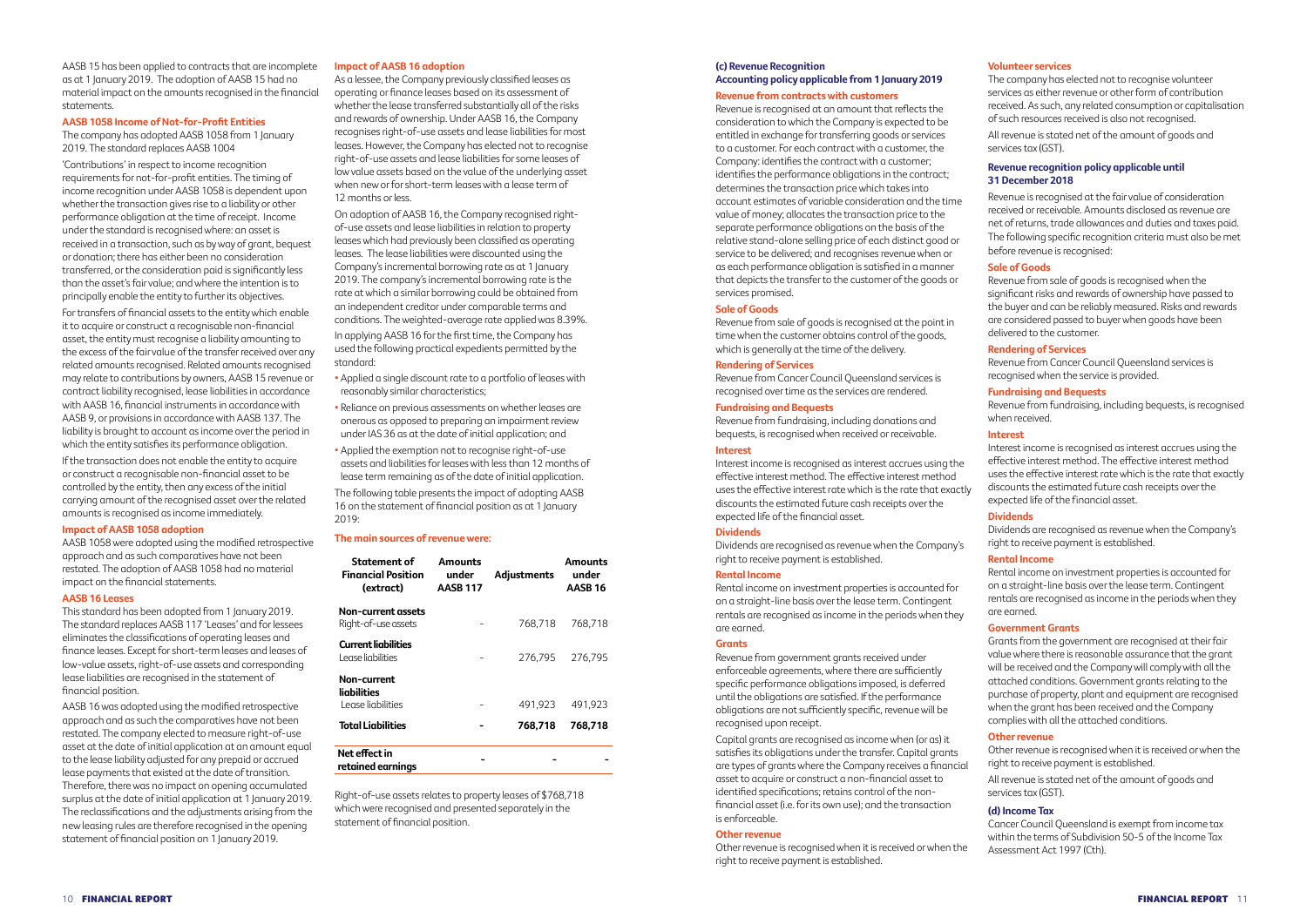#### **(e) Cash and Cash Equivalents**

For the purposes of the Statement of Cash Flows, cash and cash equivalents includes cash on hand and at bank, deposits held at call with financial institutions, other short term, highly liquid investments with maturities of three months or less, that are readily convertible to known amounts of cash and which are subject to an insignificant risk of changes in value.

#### **(f) Trade and Other Receivables**

Trade receivables are initially recognised at fair value and subsequently measured at amortised cost using the effective interest method, less any allowance for expected credit losses. Trade receivables are generally due for settlement within 30 and 90 days.

From time to time, the Company elects to renegotiate the terms of trade receivables due from customers with which it has previously had a good trading history. Such renegotiations will lead to changes in the timing of payments rather than changes to the amounts owed and are not, in the view of the directors, sufficient to require the derecognition of the original instrument.

Other receivables are recognised at amortised cost, less any allowance for expected credit losses.

#### **(g) Inventories**

Inventories are stated at the lower of cost and replacement cost. Costs are assigned to inventories using the weighted average/first-in-first-out basis. Net realisable value is the estimated selling price in the ordinary course of business, less the estimated selling cost of completion and selling expenses.

#### **(h) Investments and Other Financial Assets**

At initial recognition, the Company measures a financial asset at its fair value. Transaction costs are included as part of the initial measurement, except for financial assets at fair value through profit or loss. Such assets are subsequently measured at either amortised cost or fair value depending on their classification. Classification is determined based on both the business model within which such assets are held and the contractual cash flow characteristics of the financial asset unless, an accounting mismatch is being avoided.

Financial assets are derecognised when the rights to receive cash flows have expired or have been transferred and the Company has transferred substantially all the risks and rewards of ownership. When there is no reasonable expectation of recovering part or all of a financial asset, it's carrying value is written off.

Purchases and sales of investments are recognised on trade date which is the date on which the Company commits to purchase or sell the asset.

Accounting policies for each category of investments and other financial assets subsequent to initial recognition are set out below.

#### **Financial Assets at fair value through other comprehensive income**

Financial assets at fair value through other comprehensive income are held at fair value at each reporting date.

Fair value has been determined by reference to Australian Securities Exchange quoted market bid prices at the close of business at the end of the reporting period. The company has made an irrevocable election on the initial recognition to present gains and losses on these investments in equity instruments which are not held for trading in other comprehensive income. These equity investments represent investment holding that the Company intends to hold for long-term strategic purposes. Dividends in respect of these investments that are a return on investment, are recognised in profit or loss and there is no impairment or recycling on disposal of the instrument.

#### **Financial assets at fair value through profit or loss**

Financial assets not measured at amortised cost or at fair value through other comprehensive income are classified as financial assets at fair value through profit or loss. Typically, such financial assets will be either: (i) held for trading, where they are acquired for the purpose of selling in the short-term with an intention of making a profit, or a derivative; or (ii) designated as such upon initial recognition where permitted. Fair value movements are recognised in profit or loss.

#### **Impairment of financial assets**

The entity recognises a loss allowance for expected credit losses on financial assets which are either measured at amortised cost or fair value through other comprehensive income. The measurement of the loss allowance depends upon the entity's assessment at the end of each reporting period as to whether the financial instrument's credit risk has increased significantly since initial recognition, based on reasonable and supportable information that is available, without undue cost or effort to obtain.

Where there has not been a significant increase in exposure to credit risk since initial recognition, a 12-month expected credit loss allowance is estimated. This represents a portion of the asset's lifetime expected credit losses that is attributable to a default event that is possible within the next 12 months. Where a financial asset has become credit impaired or where it is determined that credit risk has increased significantly, the loss allowance is based on the asset's lifetime expected credit losses. The amount of expected credit loss recognised is measured on the basis of the probability weighted present value of anticipated cash shortfalls over the life of the instrument discounted at the original effective interest rate.

For financial assets mandatorily measured at fair value through other comprehensive income, the loss allowance is recognised in other comprehensive income with a corresponding expense through profit or loss. In all other cases, the loss allowance reduces the asset's carrying value with a corresponding expense through profit or loss.

#### **(i) Fair Values**

Fair values may be used for financial asset and liability measurement and as well as for sundry disclosures.

Fair value is the price that would be received to sell an asset or paid to transfer a liability in an orderly transaction between market participants at the measurement date. It is based on the presumption that the transaction

takes place either in the principal market for the asset or liability or, in the absence of a principal market, in the most advantageous market. The principal or most advantageous market must be accessible to or by, the Company.

Fair value is measured using the assumptions that market participants would use when pricing the asset or liability, assuming that market participants act in their best economic interest.

The fair value measurement of a non-financial asset takes into account the market participant's ability to generate economic benefits by using the asset at its highest and best use or by selling it to another market participant that would use the asset at its highest and best use.

In measuring fair value, the Company uses valuation techniques that maximise the use of observable inputs and minimise the use of unobservable inputs.

#### **(j) Property, Plant and Equipment**

Land and buildings are measured at fair value based on periodic, at least every three years, valuations by external independent valuers, less subsequent depreciation and impairment for buildings. Any accumulated depreciation at revaluation date is eliminated against the gross carrying amount of the asset and the net amount is restated as the revalued amount of the asset. Any revaluation surplus is recorded in other comprehensive income and hence, credited to the asset revaluation reserve in equity, except to the extent that it reverses a revaluation decrease of the same asset previously recognised in the statement of profit or loss and other comprehensive income, in which case the increase is recognised in the statement of profit or loss and other comprehensive income. A revaluation deficit is recognised in the statement of profit or loss and other comprehensive income, except to the extent that it offsets an existing surplus on the same asset recognised in the asset revaluation reserve. On disposal, any revaluation surplus relating to sold assets is transferred to accumulated surplus. Independent valuations are performed regularly to ensure that the carrying amount of land and buildings does not differ materially from the fair value at the end of the reporting period.

All other plant and equipment is stated at historical cost, including costs directly attributable to bringing the asset to the location and condition necessary for it to be capable of operating in the manner intended by management, less depreciation and any impairment.

Land is not depreciated. Depreciation on other assets is calculated on a straight-line basis over the estimated useful life or in the case of leasehold improvements and certain leased plant and equipment, the shorter lease term, as follows:

| - Buildings             | 3%         |
|-------------------------|------------|
| - Plant & equipment     | $10 - 33%$ |
| - Motor vehicles        | 20%        |
| - Leasehold improvement | 20-33%     |

The assets residual values and useful lives are reviewed and adjusted if appropriate, at the end of each reporting period.

Gains and losses on disposals are calculated as the difference between the net disposal proceeds and the

assets carrying amount and are included in profit or loss in the year that the item is derecognised.

#### **(k) Right-of-use assets**

A right-of-use asset is recognised at the commencement date of a lease. The right-of-use asset is measured at cost. which comprises the initial amount of the lease liability, adjusted for, as applicable, any lease payments made at or before the commencement date net of any lease incentives received, any initial direct costs incurred, and, except where included in the cost of inventories, an estimate of costs expected to be incurred for dismantling and removing the underlying asset, and restoring the site or asset.

Right-of-use assets are depreciated on a straight-line basis over the unexpired period of the lease or the estimated useful life of the asset, whichever is the shorter. Where the Company expects to obtain ownership of the leased asset at the end of the lease term, the depreciation is over its estimated useful life. Right-of use assets are subject to impairment or adjusted for any remeasurement of lease liabilities.

The company has elected not to recognise a right-of-use asset and corresponding lease liability for short-term leases with terms of 12 months or less and leases of low-value assets. Lease payments on these assets are expensed to profit or loss as incurred.

#### **(l) Intangible Assets Software**

Significant costs associated with software are deferred and amortised on a straight-line basis over the period of their expected benefit, being their finite life of 3 years.

#### **(m) Trade and Other Payables**

Trade and other payables represent liabilities for goods and services provided to the Company prior to the year end and which are unpaid. These amounts are unsecured and have 30-60 day payment terms. They are recognised initially at fair value and subsequently measured at amortised cost using the effective interest method.

#### **(n) Lease liabilities**

A lease liability is recognised at the commencement date of a lease. The lease liability is initially recognised at the present value of the lease payments to be made over the term of the lease, discounted using the interest rate implicit in the lease or, if that rate cannot be readily determined, the entity's incremental borrowing rate. Lease payments comprise of fixed payments less any lease incentives receivable, variable lease payments that depend on an index or a rate, amounts expected to be paid under residual value guarantees, exercise price of a purchase option when the exercise of the option is reasonably certain to occur, and any anticipated termination penalties. The variable lease payments that do not depend on an index or a rate are expensed in the period in which they are incurred.

Lease liabilities are measured at amortised cost using the effective interest method. The carrying amounts are remeasured if there is a change in the following: future lease payments arising from a change in an index or a rate used; residual guarantee; lease term; certainty of a purchase option and termination penalties.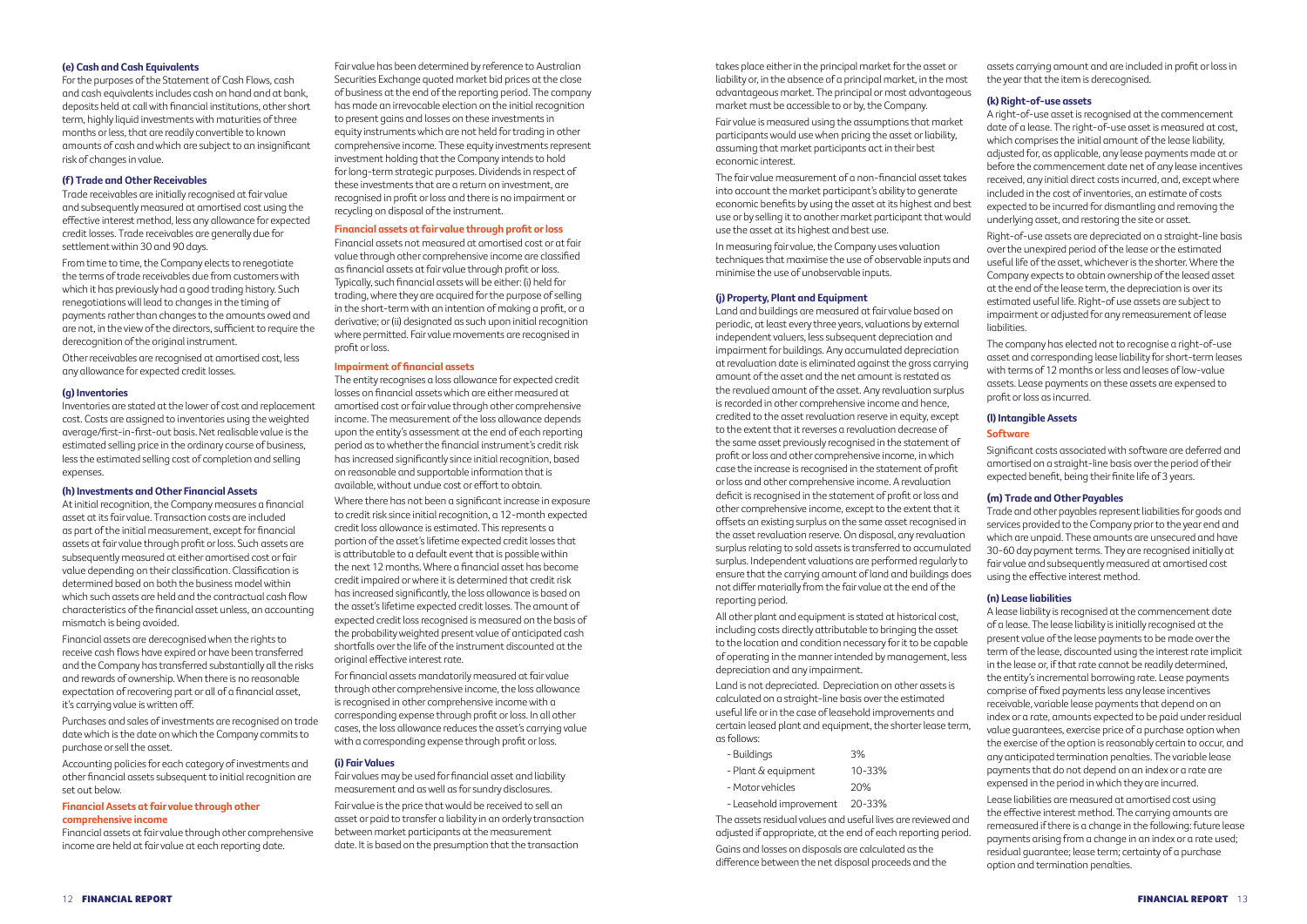When a lease liability is remeasured, an adjustment is made to the corresponding right-of use asset, or to profit or loss if the carrying amount of the right-of-use asset is fully written down.

#### **(o) Trade and other Payables Unsecured**

The Company receives grant funding for specific purposes either for contracted periods of time or for completion of particular activities irrespective of the time required to complete those activities. Grant funding is treated as a liability included in 'Other creditors and accruals' in the Statement of Financial Position until such time as all preconditions under the terms of the grant are satisfied.

#### **(p) Provisions**

Liabilities for legal claims, unpaid research grants and warranties and make good obligations are recognised when the Company has a present legal or constructive obligation as a result of a past event, it is probable that an outflow of economic resources will be required to settle the obligation and the amount can be reliably estimated. Provisions are not recognised for future operating losses. Where the effect of the time value of money is material, provisions are determined by discounting the expected future cashflows at a pre-tax rate that reflects current market assessments of the time value of money and where appropriate, the risks specific to the liability.

#### **(q) Employee Benefit Provisions**

#### **Short-term employee benefit obligations**

Liabilities for wages and salaries, including non-monetary benefits and annual leave expected to be settled wholly within 12 months after the end of the reporting period are recognised in other liabilities in respect of employees' services rendered up to the end of the reporting period and are measured at amounts expected to be paid when the liabilities are settled.

#### **Other long-term employee benefit obligations liabilities**

Long service leave and annual leave not expected to be settled wholly within 12 months after the end of the reporting period are recognised as part of the provision for employee benefits and measured as the present value of expected future payments to be made in respect of services provided by employees to the end of the reporting period using the projected unit credit method. Consideration is given to expected future salaries and wages levels, experience of employee departures and periods of service. Expected future payments are discounted using corporate bond rates at the end of the reporting period with terms to maturity and currency that match as closely as possible, the estimated future cash outflows

Regardless of when settlement is expected to occur, liabilities for long service leave and annual leave are presented as current liabilities in the statement of financial position if the entity does not have an unconditional right to defer settlement for at least 12 months after the end of the reporting period.

#### **Retirement Benefit Obligations**

The Company has a defined contribution superannuation fund. Contributions are recognised as expenses as they

become payable. Prepaid contributions are recognised as an asset to the extent that a cash refund or a reduction in future payments is available.

#### **(r) GST**

Revenues and expenses are recognised net of GST except where GST incurred on a purchase of goods and services is not recoverable from the taxation authority, in which case the GST is recognised as part of the cost of acquisition of the asset or as part of the expense item.

Receivables and payables are stated with the amount of GST included. The net amount of GST recoverable from, or payable to, the taxation authority is included as part of receivables or payables in the statement of financial position.

Cashflows are included in the statement of cashflows on a gross basis and the GST component of cashflows arising from investing and financing activities which is recoverable from or payable to, the taxation authority are classified as operating cashflows.

Commitments and contingencies are disclosed net of the amount of GST recoverable from or payable to, the taxation authority.

#### **(s) Critical Accounting Estimates and Judgments**

The directors evaluate estimates and judgements incorporated into the financial statements based on historical knowledge and best available current information. Estimates assume a reasonable expectation of future events and are based on current trends and economic data, obtained both externally and within the Company.

#### **Valuation of land and buildings**

Assumptions, estimates and judgments used in the Directors' valuation of land and buildings are disclosed in note 12.

#### **Estimation of useful lives of assets**

The Company determines the estimated useful lives and related depreciation and amortisation charges for its property, plant and equipment. The depreciation and amortisation charge will increase where the useful lives are less than previously estimated lives, or technically obsolete.

#### **Long service leave provision**

The liability for long service leave is recognised and measured at the present value of the estimated future cash flows to be made in respect of all employees at the reporting date. In determining the present value of the liability, estimates of attrition rates and pay increases through promotion and inflation have been taken into account.

#### **Determining the lease term**

In determining the lease term, management considers all facts and circumstances that create an economic incentive to exercise an extension option, or not exercise a termination option. Extension options (or periods after termination options) are only included in the lease term if the lease is reasonably certain to be extended (or not terminated). Potential future cash outflows have not been included in the lease liabilities because it is not reasonably

certain that the leases will be extended (or not terminated). The assessment is reviewed if a significant event or a significant change in circumstances occurs which affects this assessment and that is within the control of the lessee.

#### **Determining whether a grant contains enforceable and sufficiently specific obligations**

The interaction between AASB 15 and AASB 1058 require the management to assess whether the government grants and other funding received need to be accounted for under AASB 15 or AASB 1058. Key to this assessment is whether the government grants and other funding agreements contain:

- a contract with a customer that creates 'enforceable' rights and obligations, and
- •the contract includes 'sufficiently specific' performance obligations.

Critical judgement was applied by management in assessing whether a promise is 'sufficiently specific', taking into account all facts and circumstances and any conditions specified in the arrangement (whether explicit or implicit) regarding the promised goods or services, including conditions regarding:

- the nature or type of the goods or services
- the cost or value of the goods or services
- the quantity of the goods or services
- •the period over which the goods or services must be transferred.

14 FINANCIAL REPORT FINANCIAL REPORT 15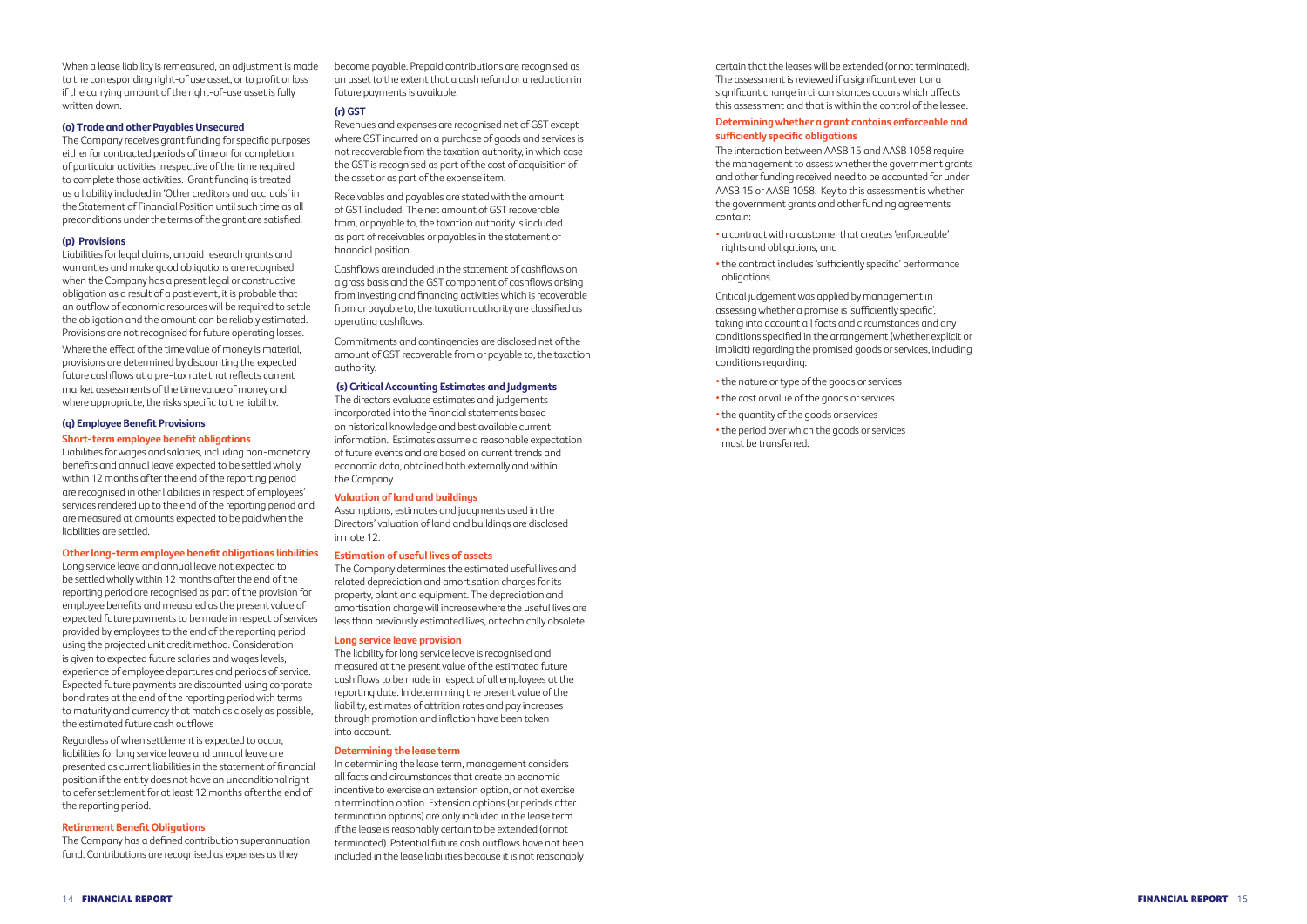|                                                                        | <b>Note</b> | 2019<br>Ś  | 2018<br>\$ |
|------------------------------------------------------------------------|-------------|------------|------------|
| <b>Note 3: Expenses</b>                                                |             |            |            |
| <b>Fundraising expenses</b>                                            |             |            |            |
| - Events                                                               |             | 5,395,612  | 5,737,994  |
| - Direct marketing                                                     |             | 2,685,816  | 2,413,656  |
| <b>Total fundraising expenses</b>                                      |             | 8,081,428  | 8,151,650  |
| <b>Retail expenses</b>                                                 |             |            |            |
| - Cost of goods sold                                                   |             | 402,839    | 392,943    |
| - Direct operating costs                                               |             | 403,452    | 351,310    |
| <b>Total retail expenses</b>                                           |             | 806,292    | 744,253    |
| <b>Depreciation of non current assets</b>                              |             |            |            |
| - Buildings                                                            | 10          | 190,147    | 149,787    |
| - Plant and equipment                                                  | 10          | 650,194    | 595,651    |
| - Right of use lease assets                                            | 11          | 292,419    |            |
| <b>Total depreciation expenses</b>                                     |             | 1,132,761  | 745,438    |
| Software amortisation                                                  |             | 19,205     | 37,912     |
| Total depreciation expense and software amortisation                   |             | 1,151,966  | 783,351    |
| Administration expenditure (net of re-allocation)                      |             | 242,256    | 378,264    |
| Partnership and engagement expenditure                                 |             | 1,648,934  | 1,720,680  |
| <b>Community services - programs</b>                                   |             |            |            |
| - Cancer support and information                                       |             | 5,787,549  | 6,121,980  |
| - Public health                                                        |             | 800,655    | 756,851    |
| - Cancer counselling                                                   |             | 630,613    | 646,167    |
| - Accomodation lodge expenses                                          |             | 1,451,650  | 1,350,724  |
| <b>Total community services - Programs expenditure</b>                 |             | 8,670,468  | 8,875,722  |
| <b>Research expenditure</b>                                            |             |            |            |
| - Medical and Scientific research                                      |             | 3,461,634  | 3,427,761  |
| - Viertel Centre for research in Cancer Control                        |             | 3,556,125  | 3,948,976  |
| - Queensland Cancer Registry and Australian Paediatric Cancer Registry |             | 383,434    | 468,507    |
| - Queensland Oncology Group                                            |             | 1,271,366  | 1,090,801  |
| <b>Total research expenditure</b>                                      |             | 8,672,559  | 8,936,045  |
| <b>Total expenses</b>                                                  |             | 29,273,901 | 29,589,965 |



## *Notes to the financial statements*

#### **For The Year Ended 31 December 2019**

|                                                                                                 | <b>Note</b> | 2019<br>S  | 2018       |
|-------------------------------------------------------------------------------------------------|-------------|------------|------------|
| <b>Note 2: Revenue</b>                                                                          |             |            |            |
| <b>Fundraising income</b>                                                                       |             |            |            |
| Fundraising events (general donations, national events, community events,<br>branch committees) |             | 7,798,186  | 7,610,712  |
| Major gift fundraising (direct mailing, major gifts, employee contributions,<br>memoriams)      |             | 7,139,399  | 6,516,172  |
| <b>Bequests</b>                                                                                 |             | 6,743,025  | 13,036,332 |
| <b>Total fundraising</b>                                                                        |             | 21,680,610 | 27,163,216 |
| <b>Interest and dividend (unrelated parties)</b>                                                |             |            |            |
| Held to maturity                                                                                |             | 152,113    | 252,789    |
| Other                                                                                           |             | 35,661     | 13,700     |
| Dividends                                                                                       |             | 2,019,156  | 2,035,220  |
| <b>Total interest and dividends</b>                                                             |             | 2,206,930  | 2,301,708  |
| <b>Other revenue</b>                                                                            |             |            |            |
| - Retail income                                                                                 |             | 1,357,517  | 1,579,003  |
| - Accommodation income                                                                          |             | 1,741,539  | 2,180,947  |
| - Partnerships and engagement                                                                   |             | 45,550     | 399        |
| - Cancer support and information                                                                |             | 689,456    | 1,009,187  |
| - Public health                                                                                 |             | 305,179    | 340,657    |
| - Cancer counselling                                                                            |             | 46,053     | 62,592     |
| - Viertel Centre for Research in Cancer Control                                                 |             | 2,514,930  | 2,159,637  |
| - Queensland Cancer Registry                                                                    |             |            | 1,310,900  |
|                                                                                                 |             | 6,700,224  | 8,643,323  |
| <b>Total revenue</b>                                                                            |             | 30,587,764 | 38,108,246 |
| <b>Other revenue</b>                                                                            |             |            |            |
| Net gain/(loss) on disposal of plant and equipment                                              |             | 33,372     | 10,678     |
| Change in fair value of managed funds investments                                               |             | 1,120,584  | (742, 821) |
| <b>Total other income</b>                                                                       |             | 1,153,956  | (732, 143) |

## *Notes to the financial statements*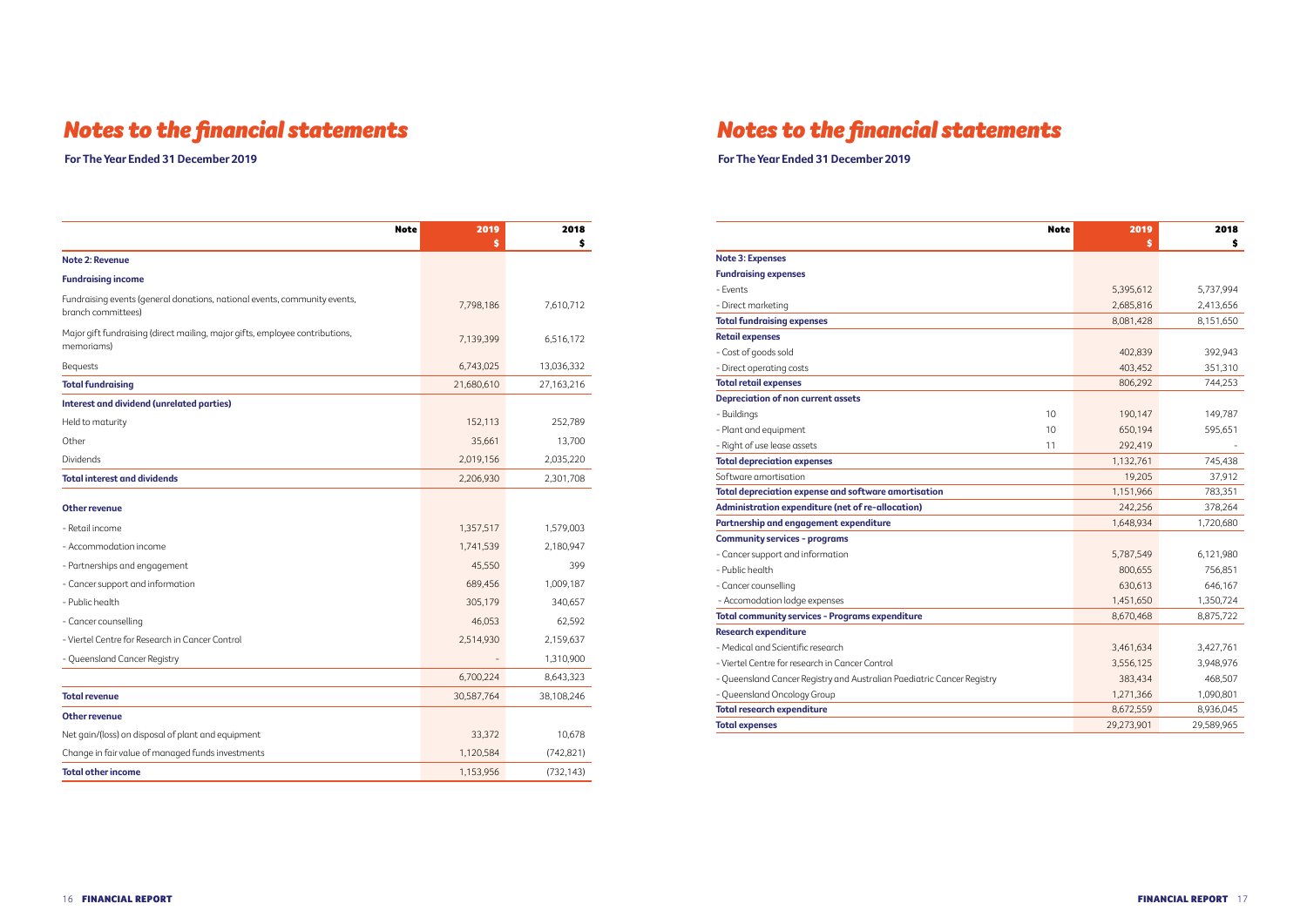| <b>Note</b>                                                                                                                                                                                                                                                                    | 2019      | 2018      |
|--------------------------------------------------------------------------------------------------------------------------------------------------------------------------------------------------------------------------------------------------------------------------------|-----------|-----------|
|                                                                                                                                                                                                                                                                                | S         | s         |
| <b>Note 5: Cash and cash equivalents</b>                                                                                                                                                                                                                                       |           |           |
| Cash at bank                                                                                                                                                                                                                                                                   | 1,385,005 | 1,548,810 |
| Cash on hand                                                                                                                                                                                                                                                                   | 15,880    | 13,149    |
|                                                                                                                                                                                                                                                                                | 1,400,885 | 1,561,959 |
| Note 6: Trade and other receivables                                                                                                                                                                                                                                            |           |           |
| Trade debtors                                                                                                                                                                                                                                                                  | 228,001   | 219,889   |
| Accrued imputation credits                                                                                                                                                                                                                                                     | 231,569   | 593,072   |
| Accrued interest                                                                                                                                                                                                                                                               | 47        | 84        |
| Accrued revenue                                                                                                                                                                                                                                                                | 553,602   | 879,006   |
|                                                                                                                                                                                                                                                                                | 1,013,219 | 1,692,051 |
| All receivables that are neither past due or impaired are with long standing<br>clients who have a good credit history with the entity. The carrying<br>amount for receivables best represents the maximum exposure to credit<br>risk. No collateral is held over receivables. |           |           |
| <b>Note 7: Inventories</b>                                                                                                                                                                                                                                                     |           |           |
| Finished goods at cost                                                                                                                                                                                                                                                         | 270,005   | 295,900   |
|                                                                                                                                                                                                                                                                                | 270,005   | 295,900   |



### *Notes to the financial statements*

#### **For The Year Ended 31 December 2019**

|                                                                                                                                                                                 | <b>Note</b> | 2019       | 2018       |
|---------------------------------------------------------------------------------------------------------------------------------------------------------------------------------|-------------|------------|------------|
| Note 4: Employee costs and rental expenses                                                                                                                                      |             |            |            |
| Employee costs (employee costs cover mission related activities such as<br>community services including cancer helpline, accommodation, cancer<br>counselling, cancer research) |             | 12.810.431 | 12,837,238 |
| Rental expenses on operating leases                                                                                                                                             | (a)         | 65.717     | 397.928    |
| Defined contribution superannuation expenses*                                                                                                                                   |             | 1,269,482  | 1.667.013  |

(a) Rent expenses on operating leases decreased in 2019 due to application of the new standard AASB 16.

### *Notes to the financial statements*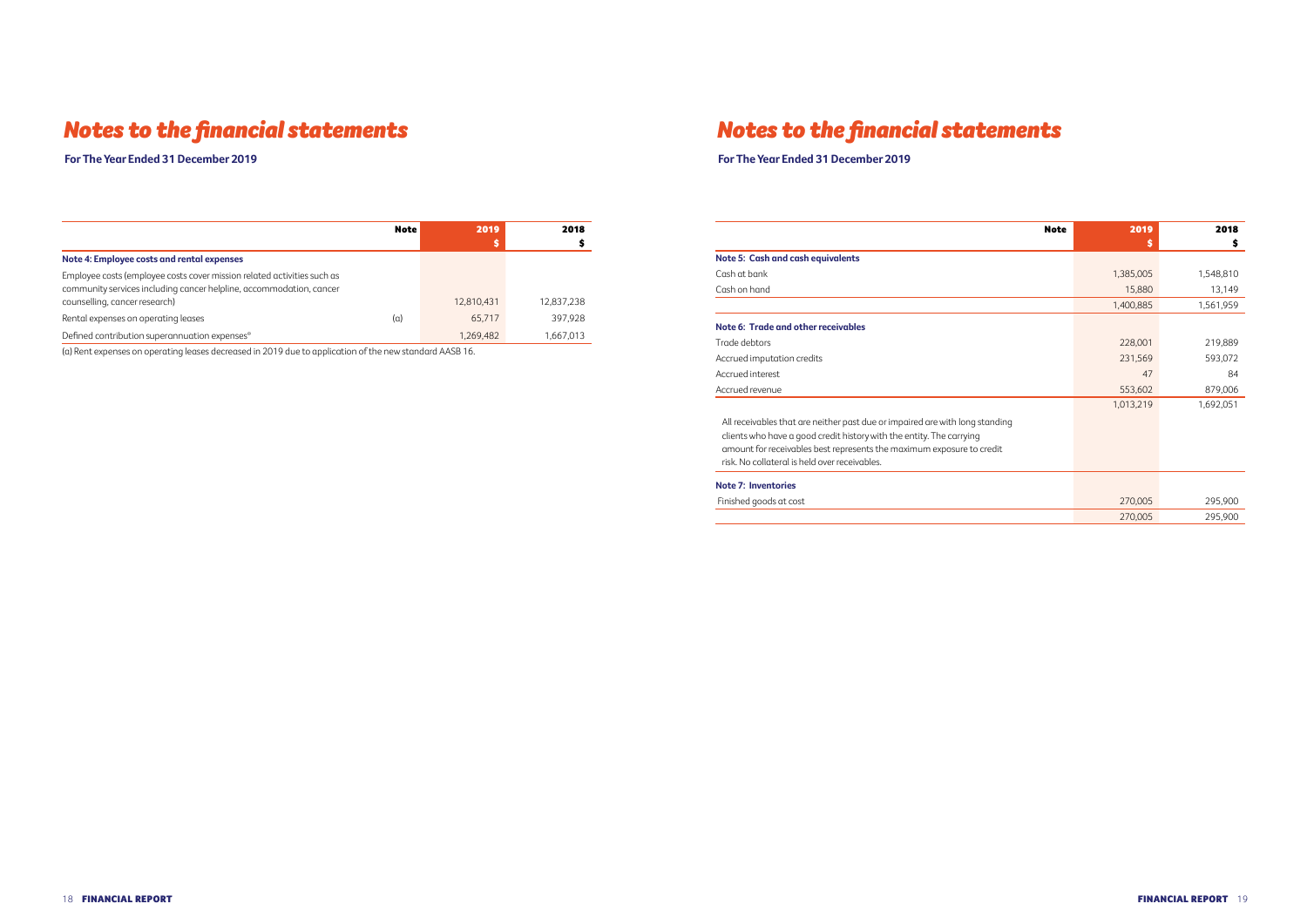|                                                                                                                                                                                                                                                                                                                                                                                                                                                                                                                                                                                                                                                                                   |                                              |                                           | 2019<br>S                                  | 2018<br>s                                                           |
|-----------------------------------------------------------------------------------------------------------------------------------------------------------------------------------------------------------------------------------------------------------------------------------------------------------------------------------------------------------------------------------------------------------------------------------------------------------------------------------------------------------------------------------------------------------------------------------------------------------------------------------------------------------------------------------|----------------------------------------------|-------------------------------------------|--------------------------------------------|---------------------------------------------------------------------|
| Note 10: Property, plant and equipment                                                                                                                                                                                                                                                                                                                                                                                                                                                                                                                                                                                                                                            |                                              |                                           |                                            |                                                                     |
| Land and buildings - at fair value                                                                                                                                                                                                                                                                                                                                                                                                                                                                                                                                                                                                                                                |                                              |                                           |                                            |                                                                     |
| Land & buildings                                                                                                                                                                                                                                                                                                                                                                                                                                                                                                                                                                                                                                                                  |                                              |                                           | 25,720,000                                 | 25,720,000                                                          |
| Less: accumulated depreciation                                                                                                                                                                                                                                                                                                                                                                                                                                                                                                                                                                                                                                                    |                                              |                                           | (190, 147)                                 |                                                                     |
| Work in Progress - buildings                                                                                                                                                                                                                                                                                                                                                                                                                                                                                                                                                                                                                                                      |                                              |                                           | 1,593,372                                  | 175,933                                                             |
|                                                                                                                                                                                                                                                                                                                                                                                                                                                                                                                                                                                                                                                                                   |                                              |                                           | 27,123,225                                 | 25,895,933                                                          |
| Plant and equipment - at cost                                                                                                                                                                                                                                                                                                                                                                                                                                                                                                                                                                                                                                                     |                                              |                                           | 8,675,410                                  | 6,597,773                                                           |
| Less: accumulated depreciation                                                                                                                                                                                                                                                                                                                                                                                                                                                                                                                                                                                                                                                    |                                              |                                           | (4,773,003)                                | (4,346,216)                                                         |
|                                                                                                                                                                                                                                                                                                                                                                                                                                                                                                                                                                                                                                                                                   |                                              |                                           | 3,902,407                                  | 2,251,557                                                           |
| <b>Total property, plant and equipment</b>                                                                                                                                                                                                                                                                                                                                                                                                                                                                                                                                                                                                                                        |                                              |                                           | 31,025,632                                 | 28,147,490                                                          |
| White in October and November 2018.<br>The fair value of land and buildings for office accommodation is their market value. Fair Value has been assessed based on the fact the<br>properties will remain owner-occupied. The fair value of land and buildings for purpose built lodge accommodation is the open market<br>value of a fully operational motel as a going concern.<br>The Directors have reviewed the current property values for 2019 and are satisfied that the current carrying value is reasonable and<br>reflects market conditions at 31 December 2019.<br>Please note depreciation on buidlings was written down to nil in 2018 after the formal valuations. |                                              |                                           |                                            |                                                                     |
| (b) Movements in carrying amounts                                                                                                                                                                                                                                                                                                                                                                                                                                                                                                                                                                                                                                                 |                                              |                                           |                                            |                                                                     |
|                                                                                                                                                                                                                                                                                                                                                                                                                                                                                                                                                                                                                                                                                   | <b>Work in Progress</b><br>- Buildings<br>\$ | <b>Land and</b><br><b>Buildings</b><br>\$ | <b>Plant and</b><br><b>Equipment</b><br>\$ | <b>Total Property</b><br><b>Plant and</b><br><b>Equipment</b><br>\$ |
| Carrying amounts at the beginning of the year                                                                                                                                                                                                                                                                                                                                                                                                                                                                                                                                                                                                                                     | 175,933                                      | 25,720,000                                | 2,251,557                                  | 28,147,490                                                          |
| Transfers                                                                                                                                                                                                                                                                                                                                                                                                                                                                                                                                                                                                                                                                         | (1,895,144)                                  | 1,646,324                                 | 248,820                                    |                                                                     |
| Additions                                                                                                                                                                                                                                                                                                                                                                                                                                                                                                                                                                                                                                                                         | 3,312,584                                    |                                           | 447,124                                    | 3,759,708                                                           |
| Asset Revaluation                                                                                                                                                                                                                                                                                                                                                                                                                                                                                                                                                                                                                                                                 |                                              |                                           |                                            |                                                                     |
| Disposals                                                                                                                                                                                                                                                                                                                                                                                                                                                                                                                                                                                                                                                                         |                                              |                                           | (41, 224)                                  | (41, 224)                                                           |
| Depreciation expense                                                                                                                                                                                                                                                                                                                                                                                                                                                                                                                                                                                                                                                              |                                              | (190, 147)                                | (650, 194)                                 | (840, 342)                                                          |
| Carrying amount at the end of the year                                                                                                                                                                                                                                                                                                                                                                                                                                                                                                                                                                                                                                            | 1,593,373                                    | 27,176,177                                | 2,256,083                                  | 31,025,632                                                          |



## *Notes to the financial statements*

#### **For The Year Ended 31 December 2019**

|                                                              | 2019<br>\$ | 2018<br>s  |
|--------------------------------------------------------------|------------|------------|
| <b>Note 8: Financial assets</b>                              |            |            |
| Currently Cancer Council Queensland has invested:            |            |            |
| <b>Current</b>                                               |            |            |
| Investments at amortised cost                                |            |            |
| Queensland Community Foundation                              | 10,000     | 10,000     |
| Investments at fair value through other comprehensive income |            |            |
| QIC Cash Enhanced Fund                                       |            |            |
| - at market value                                            | 6,542,548  | 10,131,164 |
|                                                              | 6,552,548  | 10,141,164 |
| Non-current                                                  |            |            |
| Investments at fair value through other comprehensive income |            |            |
| Shares listed on the Australian Securities Exchange          |            |            |
| - at market value                                            | 19,923,778 | 15,639,923 |
| Investments at fair value through profit or loss             |            |            |
| QIC Growth Managed funds                                     |            |            |
| - at market value                                            | 11,056,078 | 9,545,395  |
|                                                              | 30,979,856 | 25,185,318 |
| <b>Note 9: Other current assets</b>                          |            |            |
| Advances                                                     | 7,487      | 10,199     |
| <b>Bonds</b>                                                 | 63,215     | 54,465     |
| <b>GST Receivable</b>                                        | 63,675     | 20,595     |
| PayPal                                                       | 10,207     | 19,506     |
| Prepayments                                                  | 110,178    | 44,431     |
|                                                              | 254,763    | 149,196    |

## *Notes to the financial statements*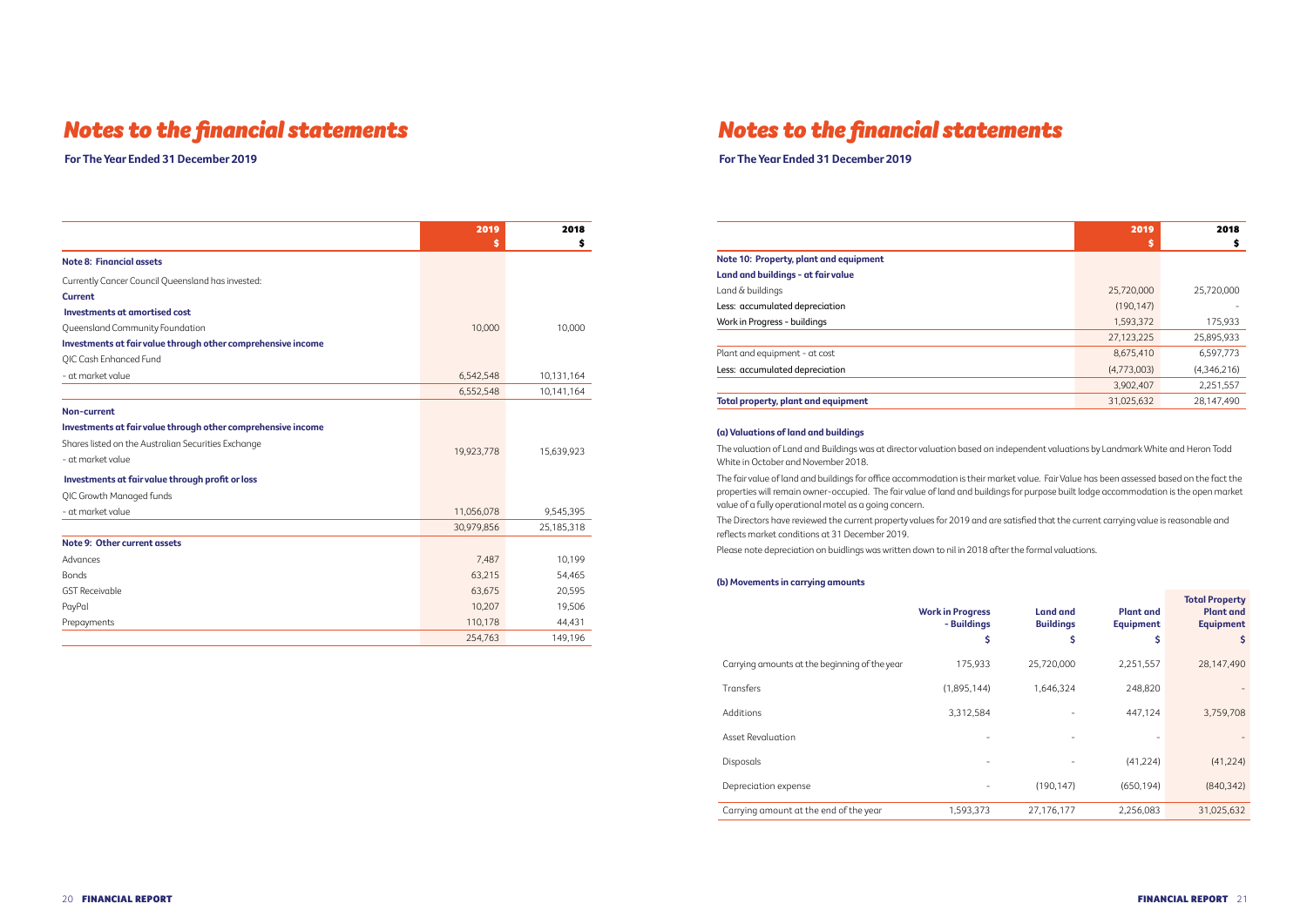#### **Note 12: Intangible assets**

Computer software - at cost Accumulated amortisation

#### **Note 13: Trade and other payables**

#### **Unsecured**

Sundry creditors Contract liability Short-term employee benefits Other creditors and accruals

Reconciliation of current grants payable Provision for grants at 1 January brought forward

| 2019<br>Ś              | 2018<br>Ś              |
|------------------------|------------------------|
|                        |                        |
| 419,507                | 419,507                |
| (419, 507)             | (400, 302)             |
|                        | 19,205                 |
|                        |                        |
|                        |                        |
|                        | 359,232                |
| 163,512                |                        |
| 1,009,852<br>707,207   | 1,193,883<br>848,429   |
|                        |                        |
| 1,731,076<br>3,611,647 | 1,919,558<br>4,321,102 |
|                        |                        |
|                        |                        |
| 2,973,787              | 3,172,393              |
| 2,011,000              | 3,080,466              |
|                        | (1,660)                |
| 4,984,787              | 6,251,199              |
|                        |                        |
| (3,284,787)            | (3,277,412)            |
| 1,700,000              | 2,973,787              |
|                        |                        |
| 1,000,000              | 1,100,000              |
| 2,100,000              |                        |
| (1,000,000)            | (100,000)              |
| 2,100,000              | 1,000,000              |

Reconciliation of non-current grants payable Provision for grants at 1 January brought forward

#### **Note 14: Unpaid grants**

#### **Add:**

Additional current grants provided during the year Grants written back or refunded

#### **Less:**

Grants paid during the year Current grants payable at end of year

#### **Add:**

Additional non-current grants provided during the year

#### **Less:**

Reduced non-current grants payable Non-current grants payable at end of year



### *Notes to the financial statements*

#### **For The Year Ended 31 December 2019**

|                                                                                                    | 2019       | 2018    |
|----------------------------------------------------------------------------------------------------|------------|---------|
|                                                                                                    | S          |         |
| <b>Note 11: Leases</b><br>This note provides information for leases where the Company is a lessee. |            |         |
| <b>Right of use assets</b>                                                                         |            |         |
| Right-of-use assets (ROU)                                                                          | 768,718    | 768,718 |
| Less: accumulated depreciation                                                                     | (292, 419) |         |
|                                                                                                    | 476,300    | 768,718 |

\* ROU are CCQ's right to use leased assets over the life of their leases and have come in to effect from 2019 due to the application of the new lease standard AASB 16.

There were no additions to the right-of-use assets during the year. Included in profit or loss for the year are \$292,419 of depreciation of right-of-use assets and \$38,088 of finance cost on lease liabilities (included in note 3). Expenses relating to short-term leases included in administrative expense in the profit or loss for the period were \$75,661. The total cash outflow for leases in 2019 was \$404,979.

### *Notes to the financial statements*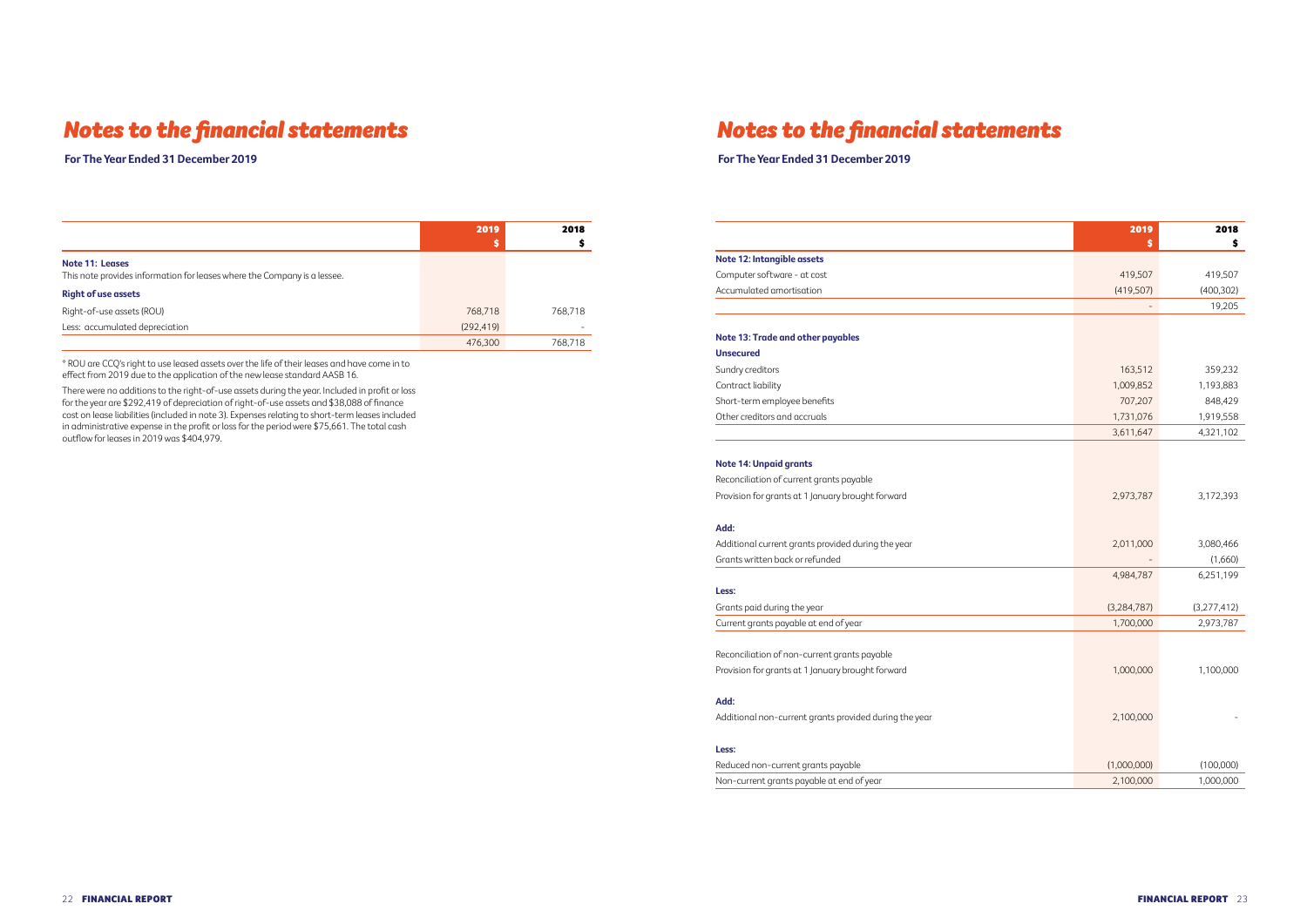#### **Note 16: Members' guarantee**

Pursuant to the Company Constitution, each member of the Company undertakes to contribute to the property of the company in the event of it being wound up and there being a shortfall of net assets. The maximum contribution per member in accordance with the guarantee is \$20. There were six members in 2018 and seven members in 2019.

#### **Note 17: Reserves**

#### **Marylyn and John Mayo Reserve**

The Marylyn and John Mayo Reserve consists of donations of cash and shares. Interest and dividends are received from the investment of these funds and fair value movements in investment are allocated to the reserve. The reserve is used to fund cancer research.

#### **Asset Revaluation Reserve**

The asset revaluation surplus records increments and decrements on the revaluation of individual parcels of land and buildings.

#### **Financial Asset Revaluation Reserve**

The financial asset revaluation reserve comprises changes in the fair value of financial instruments at fair value through other comprehensive income.



### *Notes to the financial statements*

#### **For The Year Ended 31 December 2019**

|                            | 2019    | 2018    |
|----------------------------|---------|---------|
|                            | '\$     | э       |
| <b>Note 15: Provisions</b> |         |         |
| <b>Current</b>             |         |         |
| Employee benefits          |         |         |
| - Long service leave       | 643,480 | 609,166 |
| Non-current                |         |         |
| Employee benefits          |         |         |
| - Long service leave       | 187,653 | 223,146 |

### *Notes to the financial statements*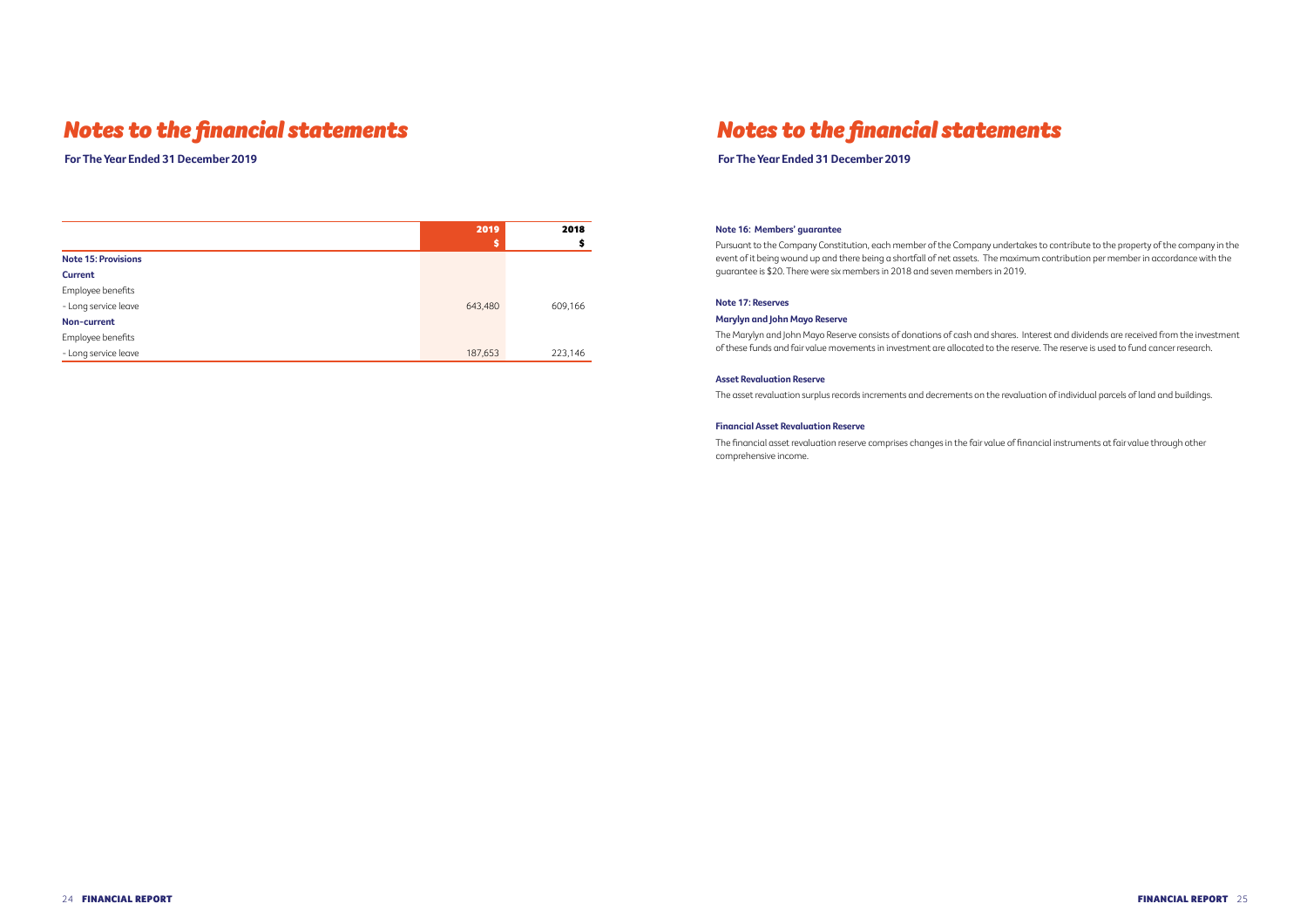| 2019    | 2018 |
|---------|------|
|         |      |
| 252,735 |      |
| 223,565 |      |

| <b>Note 21: Lease liabilities</b>                                                                                                                                                                                                                                                                                                                                               |         |  |
|---------------------------------------------------------------------------------------------------------------------------------------------------------------------------------------------------------------------------------------------------------------------------------------------------------------------------------------------------------------------------------|---------|--|
| Current lease liability                                                                                                                                                                                                                                                                                                                                                         | 252.735 |  |
| Non-current lease liability                                                                                                                                                                                                                                                                                                                                                     | 223,565 |  |
| CCQ adopted AASB 16 retrospectively from 1 January 2019, but has not restated comparatives for the 2018 reporting period, as<br>permitted under the specific transitional provisions in the standard. As a result, the above Lease lease liabilities represent the<br>present value of the remaining lease payments, discounted using the company's incremental borrowing rate. |         |  |
| <b>Note 22: Cash flow information</b>                                                                                                                                                                                                                                                                                                                                           |         |  |

#### **(a) Reconciliation of Cash**

Cash at the end of the financial year as shown in the Statement of Cash Flows is reconciled to the related items in the Statement of Financial Position as follows:

Cash on hand

#### **(b) Reconciliation of cash flow from operations with surplus/(deficit)**

| Net cash flows from operating activities                     |
|--------------------------------------------------------------|
| Increase/(decrease) in grants                                |
| Payments for principle portion of lease liabilities          |
| Increase/(decrease) in provisions                            |
| (Decrease)/increase in trade and other payables              |
| Decrease/(increase) in inventories                           |
| Decrease/(increase) in trade and other receivables           |
| (Increase)/decrease in other current assets                  |
| Bequests received as shares during the year less shares sold |
| Change in fair value of managed funds                        |
| Net loss/(gain) on disposal of plant and equipment           |
| Depreciation and amortisation (excluding leased assets)      |
| Surplus/(deficit) after income tax                           |



| Cash at bank                                                                            | 1,385,005     | 1,548,810   |
|-----------------------------------------------------------------------------------------|---------------|-------------|
| Cash on hand                                                                            | 15,880        | 13,149      |
|                                                                                         | 1,400,885     | 1,561,959   |
|                                                                                         |               |             |
| (b) Reconciliation of cash flow from operations with surplus/(deficit) after income tax |               |             |
| Surplus/(deficit) after income tax                                                      | 2,467,821     | 7,786,138   |
| Depreciation and amortisation (excluding leased assets)                                 | 859,547       | 783,351     |
| Net loss/(gain) on disposal of plant and equipment                                      | (33, 372)     | (10,678)    |
| Change in fair value of managed funds                                                   | (1, 120, 584) | 742,821     |
| Bequests received as shares during the year less shares sold                            | (71, 775)     | (5,344,410) |
| (Increase)/decrease in other current assets                                             | (105, 567)    | 38,919      |
| Decrease/(increase) in trade and other receivables                                      | 678,832       | (123,052)   |
| Decrease/(increase) in inventories                                                      | 25,895        | 8,410       |
| (Decrease)/increase in trade and other payables                                         | (709, 455)    | 204,214     |
| Increase/(decrease) in provisions                                                       | (1, 179)      | (87,708)    |
| Payments for principle portion of lease liabilities                                     | 329,318       |             |
| Increase/(decrease) in grants                                                           | (173, 787)    | (298, 606)  |
| Net cash flows from operating activities                                                | 2,145,692     | 3,699,397   |

### *Notes to the financial statements*

#### **For The Year Ended 31 December 2019**

|                                                                                                             | 2019<br>\$ | 2018      |
|-------------------------------------------------------------------------------------------------------------|------------|-----------|
| Note 18: Remuneration of key management personnel                                                           |            |           |
| (a) Directors' remuneration                                                                                 |            |           |
| All directors participate in an honorary capacity without remuneration.                                     |            |           |
| The names of the Directors of the Company who held office during the year are:                              |            |           |
| Arkell, Andrew Robert                                                                                       |            |           |
| Dornan, Peter Roderick                                                                                      |            |           |
| Green, Anita Dorelle                                                                                        |            |           |
| Wiltshire, Steve                                                                                            |            |           |
| Gregg, Robert                                                                                               |            |           |
| Becker, Karen                                                                                               |            |           |
| Schmidt, Tricia                                                                                             |            |           |
| (b) Executives' remuneration                                                                                |            |           |
| Short-term employee benefits - Salaries and wages                                                           | 1,399,148  | 1,379,774 |
| Post-employment benefits                                                                                    | 152,059    | 138,930   |
| Other long-term benefits                                                                                    | 83,428     | 75,991    |
|                                                                                                             | 1,634,635  | 1,594,695 |
| <b>Note 19: Related party transactions</b>                                                                  |            |           |
| There were no transactions with related parties, other than as detailed in Note 20 above.                   |            |           |
| <b>Note 20: Auditor's remuneration</b>                                                                      |            |           |
| During the year, the following fees were paid or payable to BDO Audit Pty Ltd<br>and its related practices. |            |           |
| <b>Audit services</b>                                                                                       |            |           |
| Audit fees - financial statements                                                                           | 42,000     | 42,000    |
| Audit fees - tax advisory services                                                                          | 6,431      |           |
|                                                                                                             | 48,431     | 42,000    |

### *Notes to the financial statements*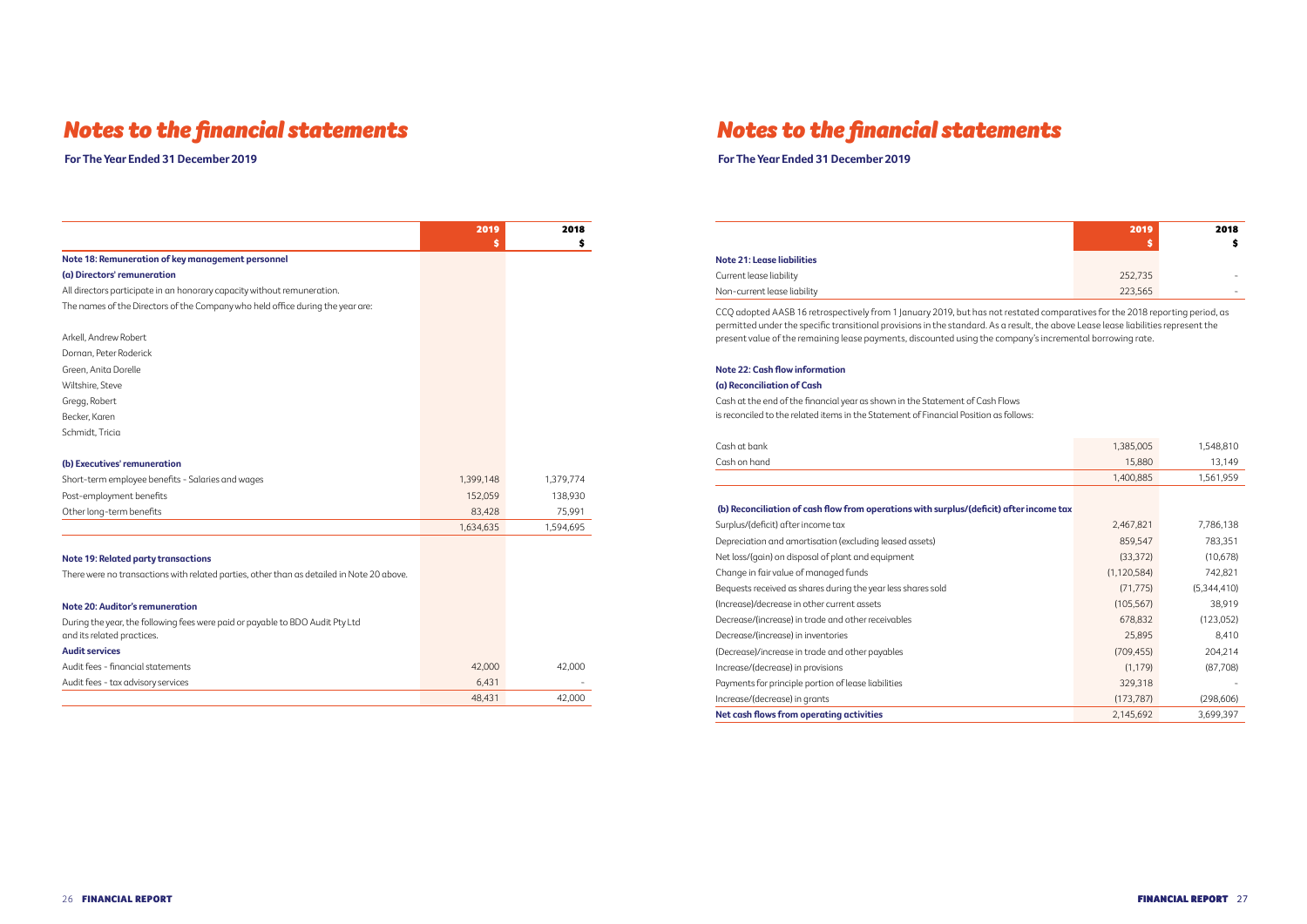### *Directors' declaration*

#### **For The Year Ended 31 December 2019**

The Directors of Cancer Council Queensland declare that in the Directors' opinion:

- 1. The financial statements, comprising the statement of profit or loss and other comprehensive income, statement of financial position, statement of cash flows, statement of changes in equity, and accompanying notes, are in accordance with the Australian Charities and Not-for-profits Commission Act 2012 and:
	- a. comply with Australian Accounting Standards and the Australian Charities and Not-for-profits Commission Regulation 2013 (ACNC Regulation 2013); and
	- b. give a true and fair view of the entity's financial position as at 31 December 2019 and of its performance for the year ended on that date.
- 2. There are reasonable grounds to believe that the entity will be able to pay all of its debts, as and when they become due and payable.

Signed in accordance with subsection 60.15(2) of the ACNC Regulation 2013 on behalf of the directors by:

Director Dr Anita Green

Director Andrew Robert Arkell Dated: 28 April 2020 Dated: 28 April 2020

#### **Note 23: Sylvia and Charles Viertel Charitable Foundation**

The Trustees of the Sylvia and Charles Viertel Foundation have advised that, subject to various terms and conditions, Cancer Council Queensland has been granted a grant of \$6,901,878 payable in ten instalments over five years commencing 31 January 2019. The instalments will be recognised as income as they are received.

Cancer Council Queensland recognises the support given by the Sylvia and Charles Viertel Charitable Foundation.

#### **Note 24: Company details**

The registered office of the company is:

Cancer Council Queensland 553 Gregory Terrace Fortitude Valley QLD 4006

#### **Note 25: Post Balance Date Events**

Subsequent to the end of the financial year the following non-adjusting event has occurred that is considered material.

On 31 January 2020, the World Health Organisation (WHO) announced a global health emergency because of a new strain of coronavirus (COVID-19) and the risks to the international community as the virus spreads globally beyond its point of origin. Because of the rapid increase in exposure globally, on 11 March 2020, the WHO classified the COVID-19 outbreak as a pandemic.

As a result of the social distancing measures introduced by the Austrlaian Government in response to COVID-19, subsequent to year end Cancer Council Queensland has had to cancel a number of its fundraising activities and close its retail outlets. It is not yet known when these operations will resume.

COVID-19 has also led to a significant downturn in financial markets subsequent to year end. This has resulted in a \$4,631,104 decrease in the value of Cancer Council Queensland's investments at the date of signing this report.

The full impact of the COVID-19 outbreak continues to evolve at the date of this report. Although the Company is not able to reliably estimate the effects of COVID-19 outbreak on its results of operations and financial condition for the 2020 financial year, it is clear that it will have a material adverse impact.

### *Notes to the financial statements*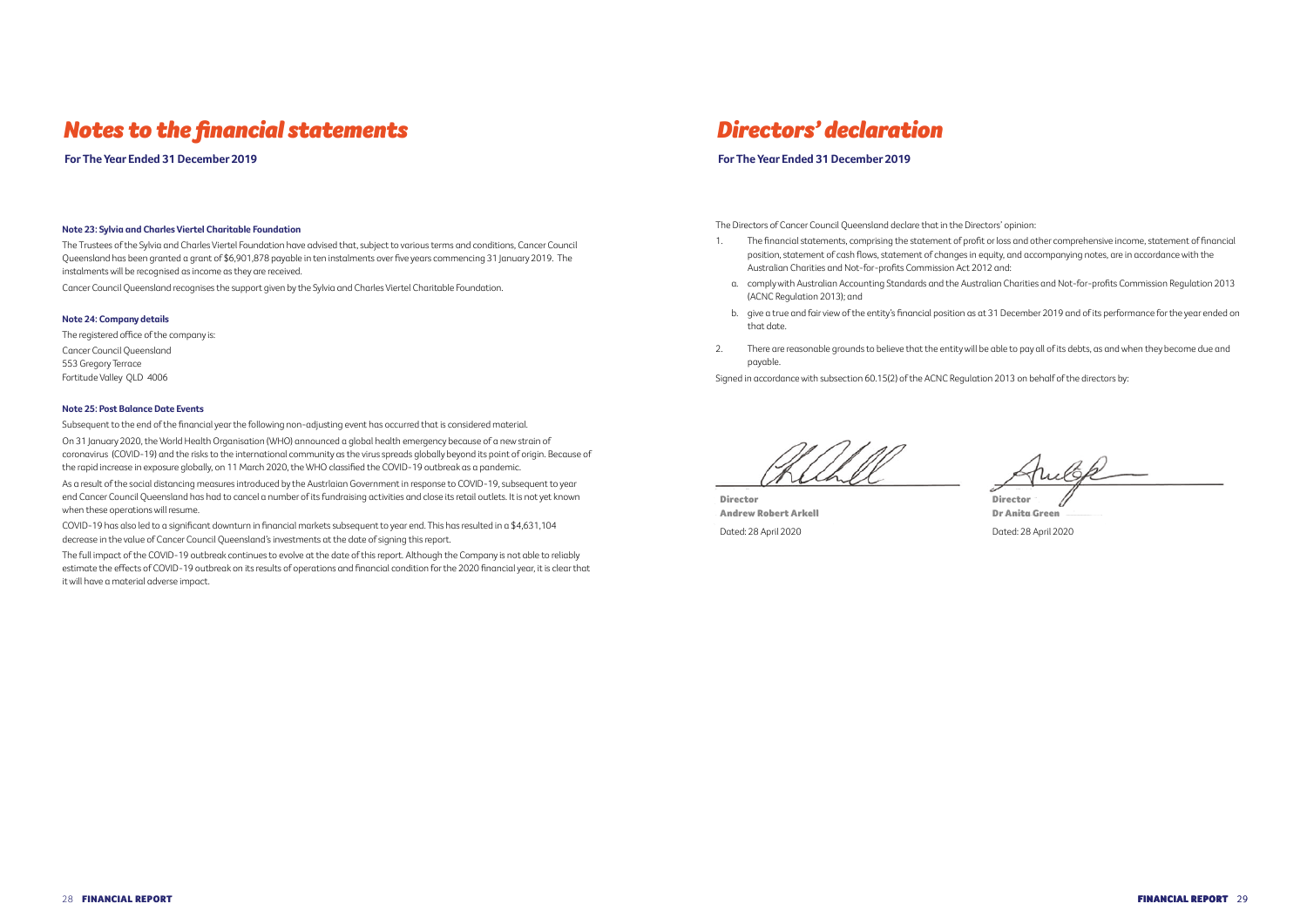Level 10, 12 Creek St Brisbane QLD 4000 GPO Box 457 Brisbane QLD 4001 Australia



Tel: +61 7 3237 5999 Fax: +61 7 3221 9227 **www.bdo.com.au**

BDO Audit Pty Ltd ABN 33 134 022 870 is a member of a national association of independent entities which are all members of BDO Australia Ltd ABN 77 050 110 275, an Australian company limited by guarantee. BDO Audit Pty Ltd and BDO Australia Ltd are members of BDO International Ltd,<br>a UK company limited by guarantee, and form part of the international BDO networ approved under Professional Standards Legislation.



#### **INDEPENDENT AUDITOR'S REPORT**

To the members of Cancer Council Queensland

#### **Report on the Audit of the Financial Report**

#### **Qualified opinion**

We have audited the financial report of Cancer Council Queensland, which comprises the statement of financial position as at 31 December 2019, the statement of profit or loss and other comprehensive income, the statement of changes in equity and the statement of cash flows for the year then ended, and notes to the financial report, including a summary of significant accounting policies, and the directors' declaration.

In our opinion, except for the effects of the matter described in the *Basis for qualified opinion* section of our report, the accompanying financial report of Cancer Council Queensland, is in accordance with Division 60 of the *Australian Charities and Not-for-profits Commission Act 2012*, including:

- (i) Giving a true and fair view of the company's financial position as at 31 December 2019 and of its financial performance for the year then ended; and
- (ii) Complying with Australian Accounting Standards Reduced Disclosure Requirements and Division 60 of the *Australian Charities and Not-for-profits Commission Regulation 2013*.

#### **Basis for qualified opinion**

We believe that the audit evidence we have obtained is sufficient and appropriate to provide a basis for our qualified opinion.

Fundraising events revenue from cash collections is a significant source of revenue for Cancer Council Queensland. Cancer Council Queensland has determined that it is impracticable to establish control over the collection of fundraising event revenue received in the form of cash prior to entry into its financial records. Accordingly, as the evidence available to us regarding fundraising event revenue from this source was limited, our audit procedures with respect to fundraising event revenue had to be restricted to the amounts recorded in the financial records. We therefore are unable to express an opinion whether fundraising event revenue from cash collections that Cancer Council Queensland has recorded is complete.

> BDO Audit Pty Ltd ABN 33 134 022 870 is a member of a national association of independent entities which are all members of BDO Australia Ltd<br>ABN 77 050 110 275, an Australian company limited by guarantee. BDO Audit Pty Lt a UK company limited by guarantee, and form part of the international BDO network of independent member firms. Liability limited by a scheme approved under Professional Standards Legislation.

We conducted our audit in accordance with Australian Auditing Standards. Our responsibilities under those standards are further described in the *Auditor's responsibilities for the audit of the Financial Report* section of our report. We are independent of the company in accordance with the auditor independence requirements of the *Australian Charities and Not-for-profits Commission Act 2012* (ACNC Act) and the ethical requirements of the Accounting Professional and Ethical Standards Board's APES 110 *Code of Ethics for Professional Accountants (including Independence Standards)* (the Code) that are relevant to our audit of the financial report in Australia. We have also fulfilled our other ethical responsibilities in accordance with the Code.

We confirm that the independence declaration required by section 60-40 of *Australian Charities and Not-for-profits Commission Act 2012*, which has been given to the directors of the Company, would be in the same terms if given to the directors as at the time of this auditor's report.

**BDO Audit Pty Ltd RNO** 

#### **Emphasis of Matter – Subsequent Event**

We draw attention to Note 25 of the financial report, which describes the non-adjusting subsequent event being the impact of the COVID-19 outbreak on the entity. Our opinion is not modified with respect to this matter.

#### **Other information**

The directors of the company are responsible for the other information. The other information obtained at the date of this auditor's report is information included in the company's annual report, but does not include the financial report and our auditor's report thereon.

Our opinion on the financial report does not cover the other information and accordingly we do not express any form of assurance conclusion thereon.

In connection with our audit of the financial report, our responsibility is to read the other information and, in doing so, consider whether the other information is materially inconsistent with the financial report or our knowledge obtained in the audit or otherwise appears to be materially misstated.

If, based on the work we have performed on the other information obtained prior to the date of this auditor's report, we conclude that there is a material misstatement of this other information, we are required to report that fact. We have nothing to report in this regard.

**Responsibilities of the directors' for the Financial Report** 

The directors of the company are responsible for the preparation and fair presentation of the financial report in accordance with Australian Accounting Standards – Reduced Disclosure Requirements and the ACNC Act, and for such internal control as the directors determine is necessary to enable the preparation of the financial report that is free from material misstatement, whether due to fraud or error.

In preparing the financial report, directors are responsible for assessing the company's ability to continue as a going concern, disclosing, as applicable, matters related to going concern and using the going concern basis of accounting unless the directors either intends to liquidate the company or to cease operations, or has no realistic alternative but to do so.

The directors are responsible for overseeing the company's financial reporting process.

**Auditor's responsibilities for the audit of the Financial Report**  Our objectives are to obtain reasonable assurance about whether the financial report as a whole is free from material misstatement, whether due to fraud or error, and to issue an auditor's report that includes our opinion. Reasonable assurance is a high level of assurance, but is not a guarantee that an audit conducted in accordance with the Australian Auditing Standards will always detect a material misstatement when it exists. Misstatements can arise from fraud or error and are considered material if, individually or in the aggregate, they could reasonably be expected to influence the economic decisions of users taken on the basis of this financial report.

A further description of our responsibilities for the audit of the financial report is located at the Auditing and Assurance Standards Board website (http://www.auasb.gov.au/Home.aspx) at:

http://www.auasb.gov.au/auditors\_responsibilities/ar4.pdf

This description forms part of our auditor's report.

**A J Whyte** Director Brisbane, 28 April 2020